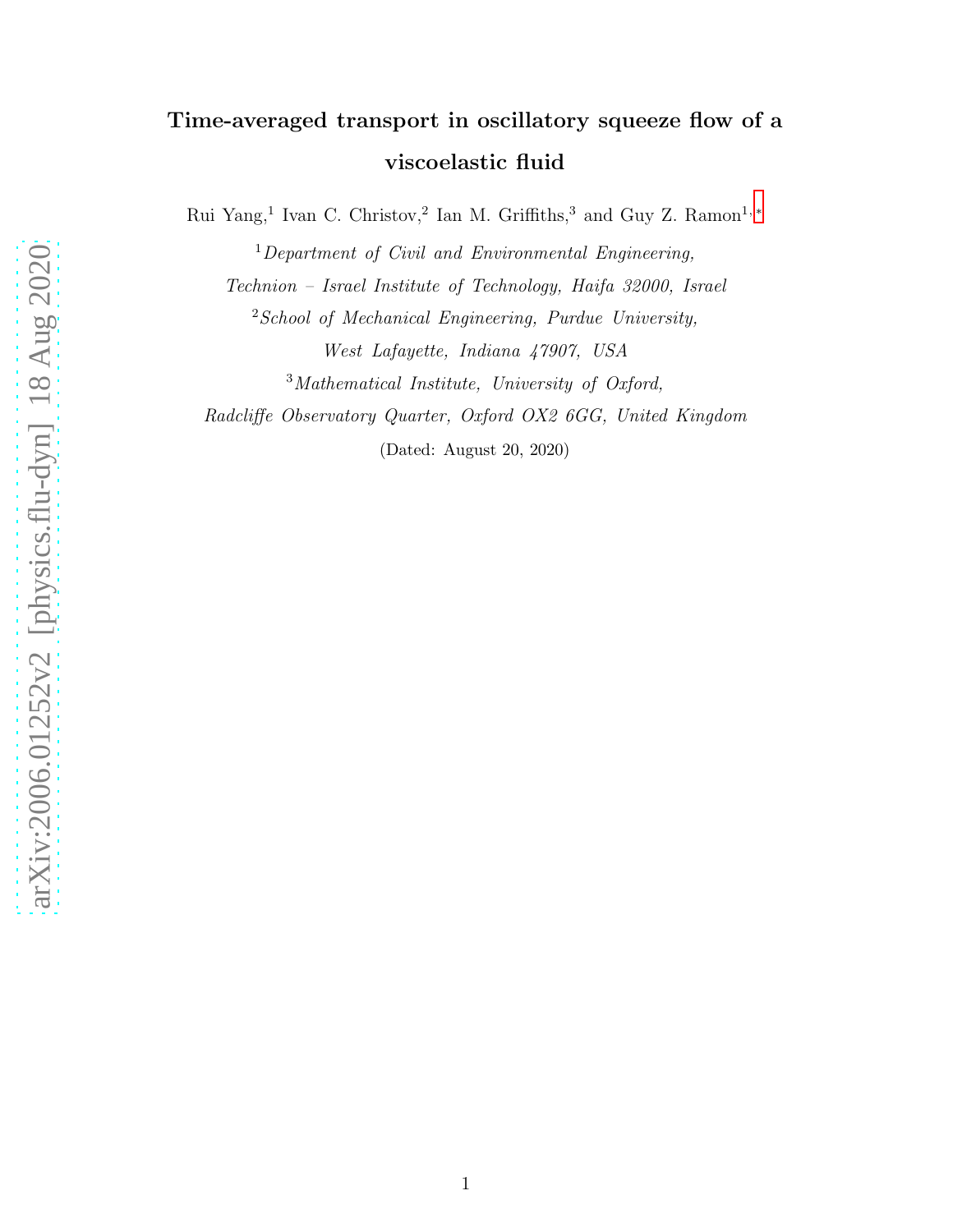# Abstract

Periodically-driven flows are known to generate non-zero, time-averaged fluxes of heat or solute species, due to the interactions of out-of-phase velocity and temperature/concentration fields, respectively. Herein, we investigate such transport (a form of the well-known Taylor–Aris dispersion) in the gap between two parallel plates, one of which oscillates vertically, generating a time-periodic squeeze flow of either a newtonian or Maxwellian fluid. Using the method of multiple time-scale homogenization, the mass/heat balance equation describing transport in this flow is reduced to a one-dimensional advection–diffusion–reaction equation. This result indicates three effective mechanisms in the mass/heat transfer in the system: an effective diffusion that spreads mass/heat along the concentration/temperature gradient, an effective advective flux, and an effective reaction that releases or absorbs mass/heat - in the time-averaged frame. Our results demonstrate that there exist resonant modes under which the velocity peaks when the dimensionless plate oscillation frequency (embodied by the Womersley number, the ratio of the transient inertia to viscous forces) approaches specific values. As a result, transport in this flow is significantly influenced by the dimensionless frequency. On the one hand, the effective, time-averaged dispersion coefficient is always larger than the molecular diffusivity, and is sharply enhanced near resonance. The interaction between fluid elasticity and the oscillatory forcing enhances the efficiency of transport in the system. On the other hand, the identified effective advection and reaction mechanisms may transport mass/heat from regions of high concentration/temperature to those of low concentration/temperature, or vice versa, depending on the value of dimensionless frequency. Ultimately, it is shown that the oscillatory squeeze flow can either enhance or diminish transport, depending on the interplay of these three effective (homogenized) mechanisms.

# I. INTRODUCTION

The spreading of a scalar in a flow due to the combined action of diffusion, advection and reaction is widely known as Taylor–Aris (shear) dispersion [\[1](#page-21-0)[–5\]](#page-21-1). Shear dispersion has been studied extensively, in particular, for flows that are oscillatory in time  $|6-11|$ , due to their relevance to transport in arteries [\[12\]](#page-21-4), pulmonary airways [\[13](#page-21-5)[–15\]](#page-22-0), the cerebrospinal fluid

<span id="page-1-0"></span><sup>∗</sup> Author to whom correspondence should be addressed.; [ramong@technion.ac.il](mailto:ramong@technion.ac.il)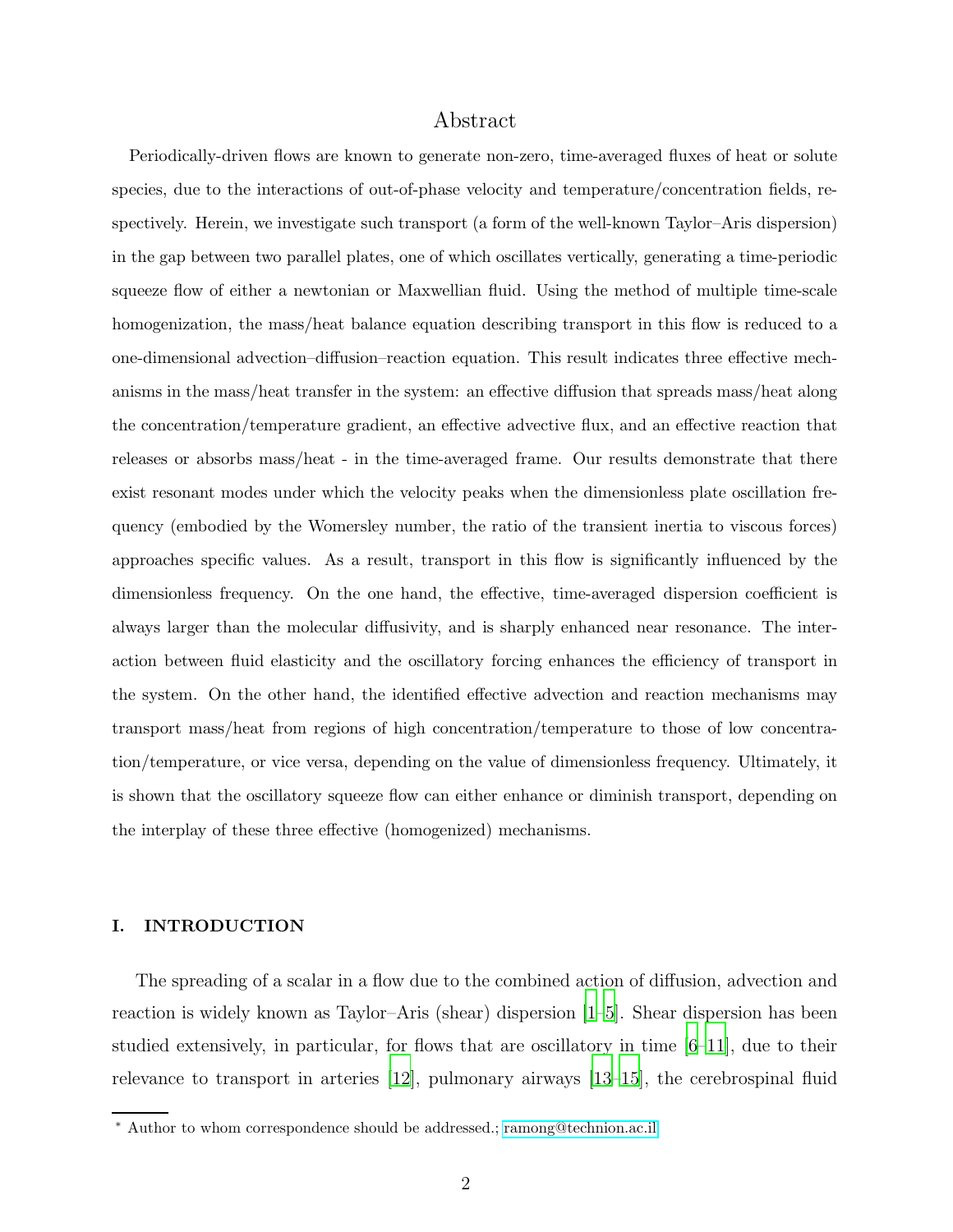

<span id="page-2-0"></span>Figure 1. Schematic of the oscillatory squeeze flow in cylindrical coordinates.

[\[16](#page-22-1)], through bones [\[17\]](#page-22-2), liquid membranes [\[18](#page-22-3)] and wave boundary layers [\[19\]](#page-22-4), actuation of oscillatory flow via electro-osmotic forces [\[20,](#page-22-5) [21](#page-22-6)], and so on. The analogous heat-transfer problem – generating a considerable augmentation of the heat flux through flow oscillations – has also been observed (see, for example, [\[22](#page-22-7)[–24](#page-22-8)]).

In what follows, we consider an oscillatory squeeze flow (OSF), in which a viscoelastic fluid is driven periodically by the motion of one of the confining, parallel planes (see Fig. [1](#page-2-0) for a schematic of the studied configuration). This type of setting exists in some devices using magnetorheological fluids [\[25](#page-22-9)] or electrorheological fluids [\[26\]](#page-22-10), where the fluid is squeezed periodically under variable magnetic or electric field, as means of achieving continuously variable control of mechanical vibrations, and also envisioned as a mode of achieving control over transport in confined systems.

An early theoretical analysis of OSF was conducted by Phan-Thien and Tanner [\[27](#page-22-11), [28\]](#page-23-0), who provided analytical solutions for the velocity profile and the normal force required to drive the plate. They proposed that the dynamic properties of polymeric liquids could be measured using a plastometer operating in the OSF mode. Since then, OSF equipment has been proposed and widely used in the rheology community for evaluating the processability of polymer melts, and for possible macromolecular characterization [\[29,](#page-23-1) [30](#page-23-2)]. Furthermore, its ability to augment transport of mass and/or heat serves as a motivation for understanding the characteristics of this system.

Studies by Phan-Thien [\[27\]](#page-22-11) and Bell *et al.* [\[31\]](#page-23-3) demonstrated that a periodic flow in the streamwise direction (perpendicular to the oscillation direction of the plates) of an OSF exhibits a time dependence similar to an oscillatory pipe flow. Hence, there is reason to believe that shear-induced dispersion should also exist in the OSF, and dispersion would augment the mixing of the solute and the bulk flow along the streamwise direction. In this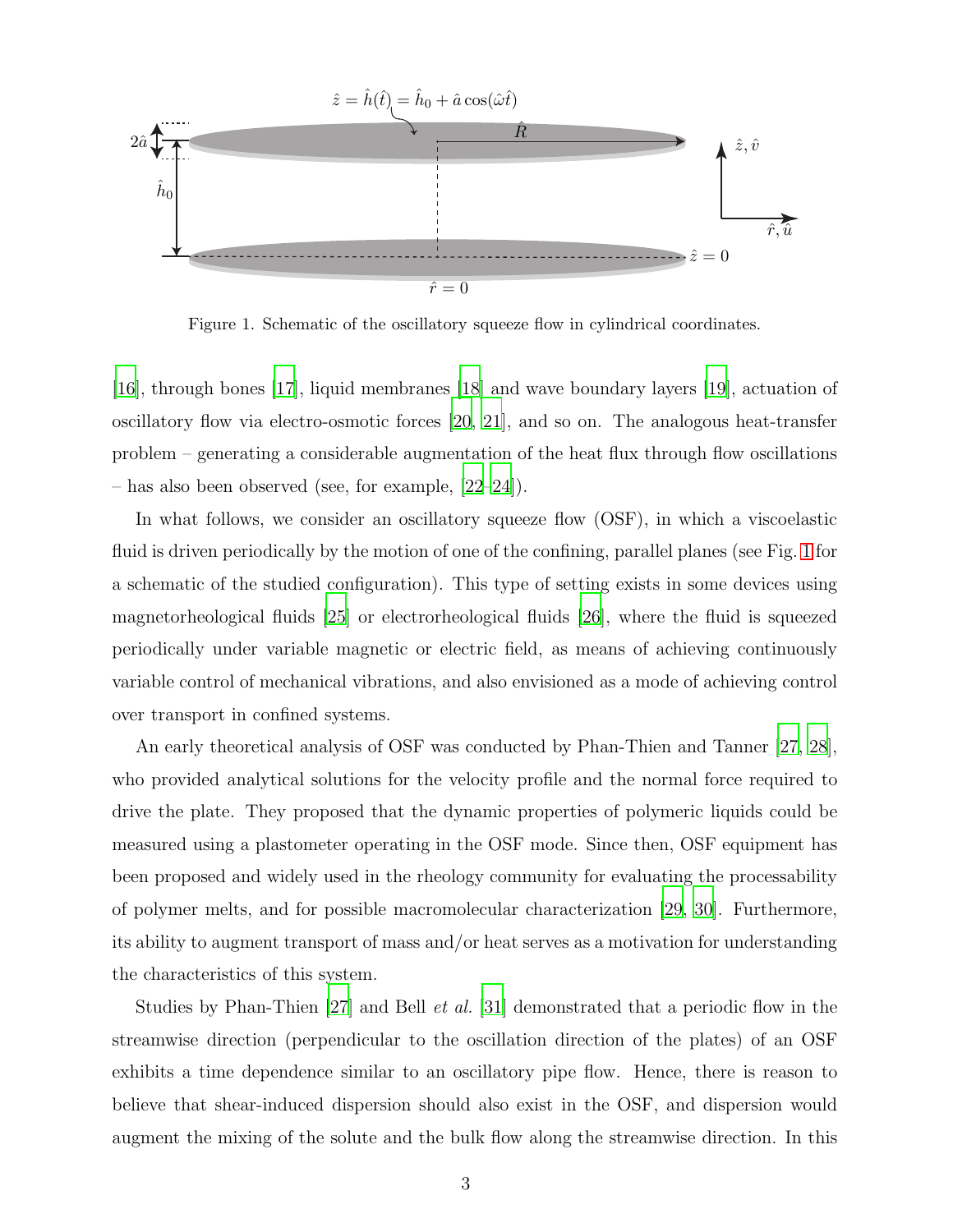vein, Stone and Brenner [\[32\]](#page-23-4) investigated the shear dispersion of a solute in a steady radial flow between two parallel plates, and discovered a radially-dependent effective diffusivity in the streamwise direction. Creech et al. [\[33\]](#page-23-5) proposed a model to analyze dispersion in a specific case of the OSF, which occurs in the tear layer of the eye, sandwiched between the cornea and a soft contact lens. They found that the dispersion coefficient is orders of magnitude higher than the molecular diffusivity, facilitating mixing between the cornea and a soft contact lens. Specifically, the dispersion-augmented mixing is much faster than that which can be achieved by diffusion alone. However, the model neglects the advective contribution of streamwise velocity variations, while using a form of the velocity field valid for low frequencies. These simplifications limit the applicability of the study. In the present study, we relax these assumptions, while also extending it so as to the visco-elastic character of the fluid and the effect on Taylor–Aris dispersion.

In this paper, in view of the mathematical and physical analogy between mass diffusion and heat conduction, we investigate the dispersion in both contexts via a unified approach. We consider a domain confined by two parallel plates that enclose a Newtonian or a viscoelastic Maxwell fluid. One of the plates oscillates vertically in a sinusoidal fashion, squeezing the enclosed fluid. We determine the fluid velocity field and reduce the mass/heat balance equation into a one-dimensional advection–diffusion–reaction equation via the asymptotic method of multiple-scales homogenization. Interestingly, our results show that the OSF can either enhance or diminish mass/heat transfer, depending on the interplay of the effective diffusion, advection and reaction mechanisms. To this end, this paper is organized as follows: We begin by formulating the problem of the viscoelastic OSF between two plates. First, we obtain an analytical solution for the velocity profile in §[II A.](#page-4-0) Then, in §[II B,](#page-7-0) we combine the latter with the effective advection–diffusion-reaction equation for transport in the OSF. We present the results and discussion related to the velocity field in §[III A](#page-10-0) and the transport characteristics in §[III B.](#page-13-0) Concluding remarks are given in §[IV.](#page-19-0) Appendices are included with a detailed derivation of the homogenized transport equation, as well as a calculation of the power required to drive the system.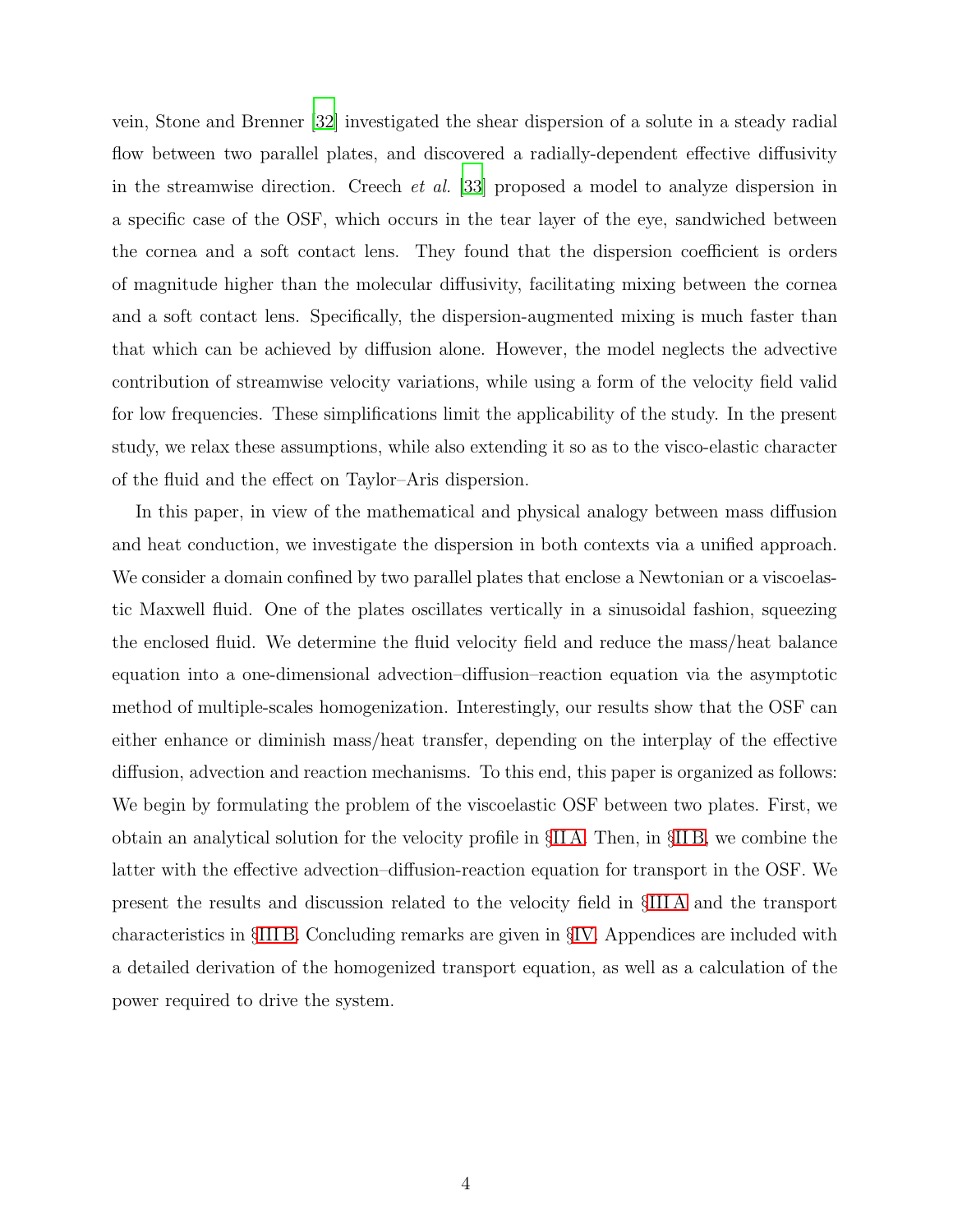## II. MODEL FORMULATION

We consider the flow and scalar transport in a viscoelastic fluid flow confined between two concentric discs with the same radii of  $\hat{R}$ , separated by a distance  $\hat{h}_0$  (see schematic in Fig. [1\)](#page-2-0). The upper disc oscillates sinusoidally with amplitude  $\hat{a}$  about a mean position  $\hat{h}_0$ , such that its position in time is  $\hat{z} = \hat{h}(\hat{t})$ , and the distance between the two discs is

$$
\hat{h}(\hat{t}) = \hat{h}_0 + \hat{a}\cos(\hat{\omega}\hat{t}),\tag{1}
$$

where  $\hat{\omega}$  is the angular frequency, and  $\hat{t}$  is time. The vertical velocity of the top disc is therefore

$$
\hat{h}'(\hat{t}) = -\hat{a}\hat{\omega}\sin(\hat{\omega}\hat{t}) = \Re\left\{\hat{a}\hat{\omega}\mathrm{i}\mathrm{e}^{\mathrm{i}\hat{\omega}\hat{t}}\right\},\tag{2}
$$

where  $\mathcal{R}\{\cdot\}$  denotes the real part of a complex quantity, and primes denote differentiation.

# <span id="page-4-0"></span>A. Velocity field

#### 1. Governing equations

We begin with the equations of motion for an incompressible flow. The continuity equation is

$$
\frac{1}{\hat{r}}\frac{\partial}{\partial \hat{r}}\left(\hat{r}\hat{u}\right) + \frac{\partial \hat{v}}{\partial \hat{z}} = 0,\tag{3}
$$

where the two-dimensional velocity field is  $\hat{\mathbf{u}} = \hat{u} \mathbf{e}_r + \hat{v} \mathbf{e}_z$ , with  $\mathbf{e}_r$  and  $\mathbf{e}_z$  the unit vectors in the  $\hat{r}$  and  $\hat{z}$  directions, respectively (see Fig. [1\)](#page-2-0), and the momentum equation, neglecting body forces, is

<span id="page-4-2"></span>
$$
\hat{\rho} \frac{\mathcal{D}\hat{\mathbf{u}}}{\mathcal{D}\hat{t}} = -\nabla \hat{p} + \nabla \cdot \hat{\boldsymbol{\tau}},\tag{4}
$$

where  $\hat{\tau}$  is the (deviatoric) viscous stress tensor,  $\hat{\rho}$  is the density of the fluid, and  $\hat{p}$  is the pressure. The constitutive equation for the incompressible upper-convected Maxwell fluid (see, for example, [\[28\]](#page-23-0)) is

<span id="page-4-1"></span>
$$
\hat{\boldsymbol{\tau}} + \hat{\lambda}_0 \left( \frac{\mathbf{D}\hat{\boldsymbol{\tau}}}{\mathbf{D}\hat{t}} - \left[ \hat{\boldsymbol{\tau}} \cdot (\nabla \hat{\boldsymbol{u}}) + (\nabla \hat{\boldsymbol{u}})^T \cdot \hat{\boldsymbol{\tau}} \right] \right) = \hat{\mu} \left( \nabla \hat{\boldsymbol{u}} + \nabla \hat{\boldsymbol{u}}^T \right), \tag{5}
$$

where  $\hat{\lambda}_0$  is the viscoelastic relaxation time, and  $\hat{\mu}$  is the usual, Newtonian, dynamic shear viscosity.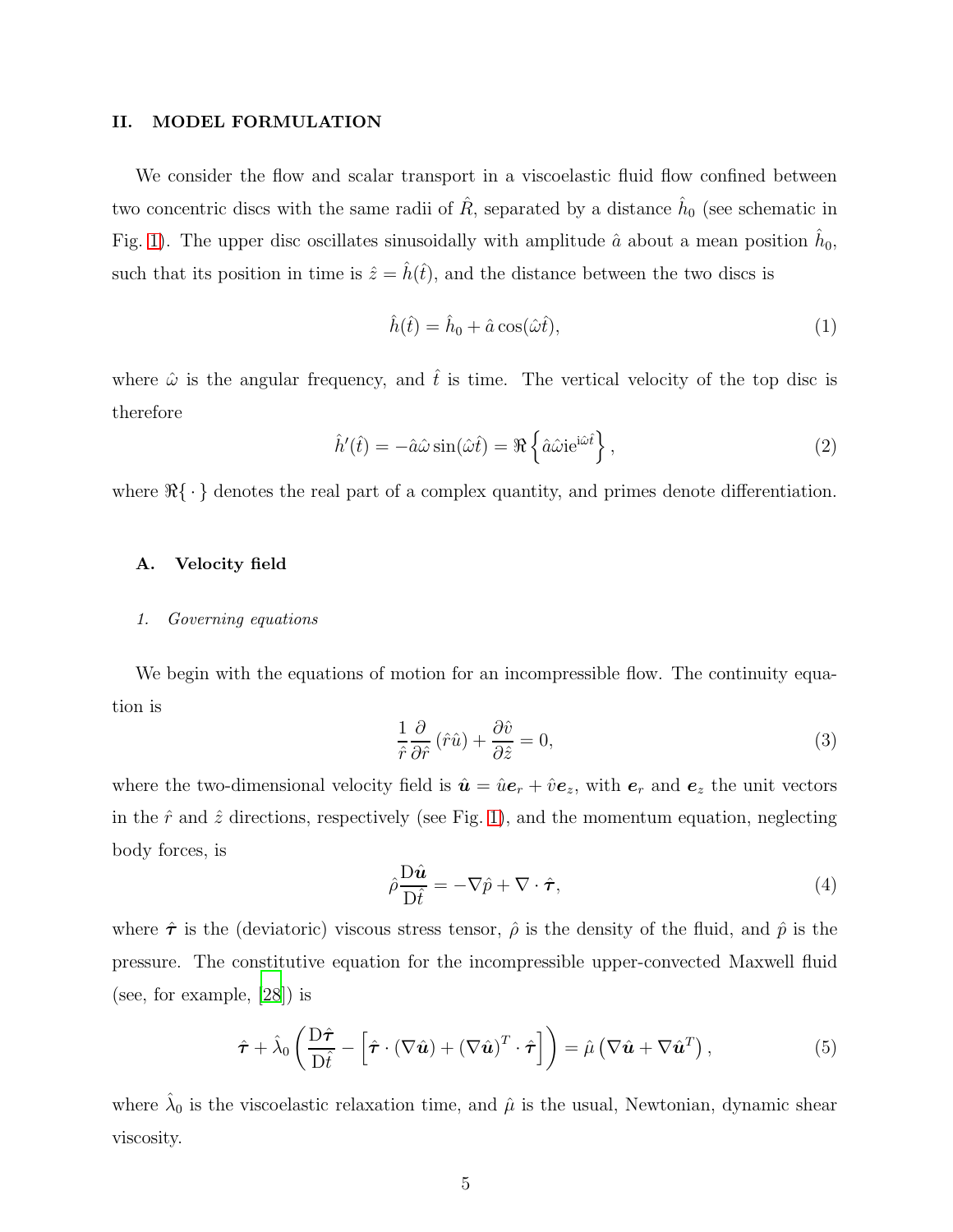In what follows we shall assume that the amplitude of the disc oscillations is small, i.e., the dimensionless displacement amplitude of the upper plate  $\delta = \hat{a}/\hat{h}_0 \ll 1$ , while the frequency is unrestricted. With this assumption, combining Eq. [\(5\)](#page-4-1) and Eq. [\(4\)](#page-4-2) results in (see Appendix [B](#page-26-0) for derivation)

$$
\hat{\lambda}_0 \frac{\partial^2 \hat{u}}{\partial \hat{t}^2} + \frac{\hat{\lambda}_0}{\hat{\rho}} \frac{\partial^2 \hat{p}}{\partial \hat{t} \partial \hat{r}} + \frac{\partial \hat{u}}{\partial \hat{t}} = -\frac{1}{\hat{\rho}} \frac{\partial \hat{p}}{\partial \hat{r}} + \frac{\hat{\mu}}{\hat{\rho}} \left( \frac{\partial^2 \hat{u}}{\partial \hat{r}^2} + \frac{1}{\hat{r}} \frac{\partial \hat{u}}{\partial \hat{r}} + \frac{\partial^2 \hat{u}}{\partial \hat{z}^2} - \frac{\hat{u}}{\hat{r}^2} \right),\tag{6a}
$$

<span id="page-5-0"></span>
$$
\hat{\lambda}_0 \frac{\partial^2 \hat{v}}{\partial \hat{t}^2} + \frac{\hat{\lambda}_0}{\hat{\rho}} \frac{\partial^2 \hat{p}}{\partial \hat{t} \partial \hat{z}} + \frac{\partial \hat{v}}{\partial \hat{t}} = -\frac{1}{\hat{\rho}} \frac{\partial \hat{p}}{\partial \hat{z}} + \frac{\hat{\mu}}{\hat{\rho}} \left( \frac{\partial^2 \hat{v}}{\partial \hat{r}^2} + \frac{1}{\hat{r}} \frac{\partial \hat{v}}{\partial \hat{r}} + \frac{\partial^2 \hat{v}}{\partial \hat{z}^2} \right). \tag{6b}
$$

We impose no slip and no penetration at the solid walls, which correspond to

<span id="page-5-2"></span><span id="page-5-1"></span>
$$
\hat{u}(0) = 0, \qquad \hat{u}(\hat{h}) = 0, \qquad \hat{v}(\hat{h}) = \Re\left\{\hat{a}\hat{\omega}\mathrm{i}\mathrm{e}^{\mathrm{i}\hat{\omega}\hat{t}}\right\}, \qquad \hat{v}(0) = 0. \tag{7}
$$

In principle, we must also specify conditions at  $\hat{r} = \hat{R}$  to close the problem. We discuss this in more detail in §[II A 3](#page-6-0) below.

### 2. Non-dimensionalization

We posit lubrication-type scalings with the pressure made dimensionless using the viscous stress scale:

<span id="page-5-6"></span>
$$
\hat{u} = \hat{U}u, \quad \hat{v} = \epsilon \hat{U}v, \quad \hat{t} = \hat{T}t, \quad \hat{r} = \hat{R}r, \quad \hat{z} = \epsilon \hat{R}z, \quad \hat{p} = \frac{\hat{\mu}\hat{U}}{\epsilon^2 \hat{R}}p, \quad \hat{h} = \hat{h}_0 h. \tag{8}
$$

Here,  $\epsilon = \hat{h}_0 / \hat{R}$ . The vertical velocity scale  $\epsilon \hat{U}$  is set by the oscillations of the wall, hence we have  $\hat{U} = \hat{a}\hat{\omega}/\epsilon$ . The natural time scale of the problem is the inverse of the oscillation frequency of the wall, i.e.,  $\hat{T} = 1/\hat{\omega}$ . The dimensionless versions of the momentum equations [\(6a\)](#page-5-0) and [\(6b\)](#page-5-1) are then

$$
\text{De }\alpha^2 \frac{\partial^2 u}{\partial t^2} + \text{De }\frac{\partial^2 p}{\partial t \partial r} + \alpha^2 \frac{\partial u}{\partial t} = -\frac{\partial p}{\partial r} + \epsilon^2 \frac{\partial^2 u}{\partial r^2} + \epsilon^2 \frac{1}{r} \frac{\partial u}{\partial r} + \frac{\partial^2 u}{\partial z^2} - \epsilon^2 \frac{u}{r^2},\tag{9a}
$$

$$
\epsilon^2 \text{De } \alpha^2 \frac{\partial^2 v}{\partial t^2} + \text{De } \frac{\partial^2 p}{\partial t \partial z} + \epsilon^2 \alpha^2 \frac{\partial v}{\partial t} = -\frac{\partial p}{\partial z} + \epsilon^2 \left( \epsilon^2 \frac{\partial^2 v}{\partial r^2} + \epsilon^2 \frac{1}{r} \frac{\partial v}{\partial r} + \frac{\partial^2 v}{\partial z^2} \right),\tag{9b}
$$

while the dimensionless form of the boundary conditions  $(7)$  is

<span id="page-5-5"></span><span id="page-5-4"></span><span id="page-5-3"></span>
$$
u(0) = 0,
$$
  $u(1) = 0,$   $v(1) = \Re\{\mathrm{ie}^{\mathrm{i}t}\}, v(0) = 0.$  (10)

Here, we define the Womersley number [\[34\]](#page-23-6),  $\alpha^2 = \hat{\rho}\hat{\omega}\hat{h}_0^2/\hat{\mu}$ , the ratio of transient inertial forces to viscous forces, and the Deborah number,  $De = \hat{\lambda}_0 \hat{\omega}$ , which represents the ratio of the elastic relaxation time scale to the oscillation time scale.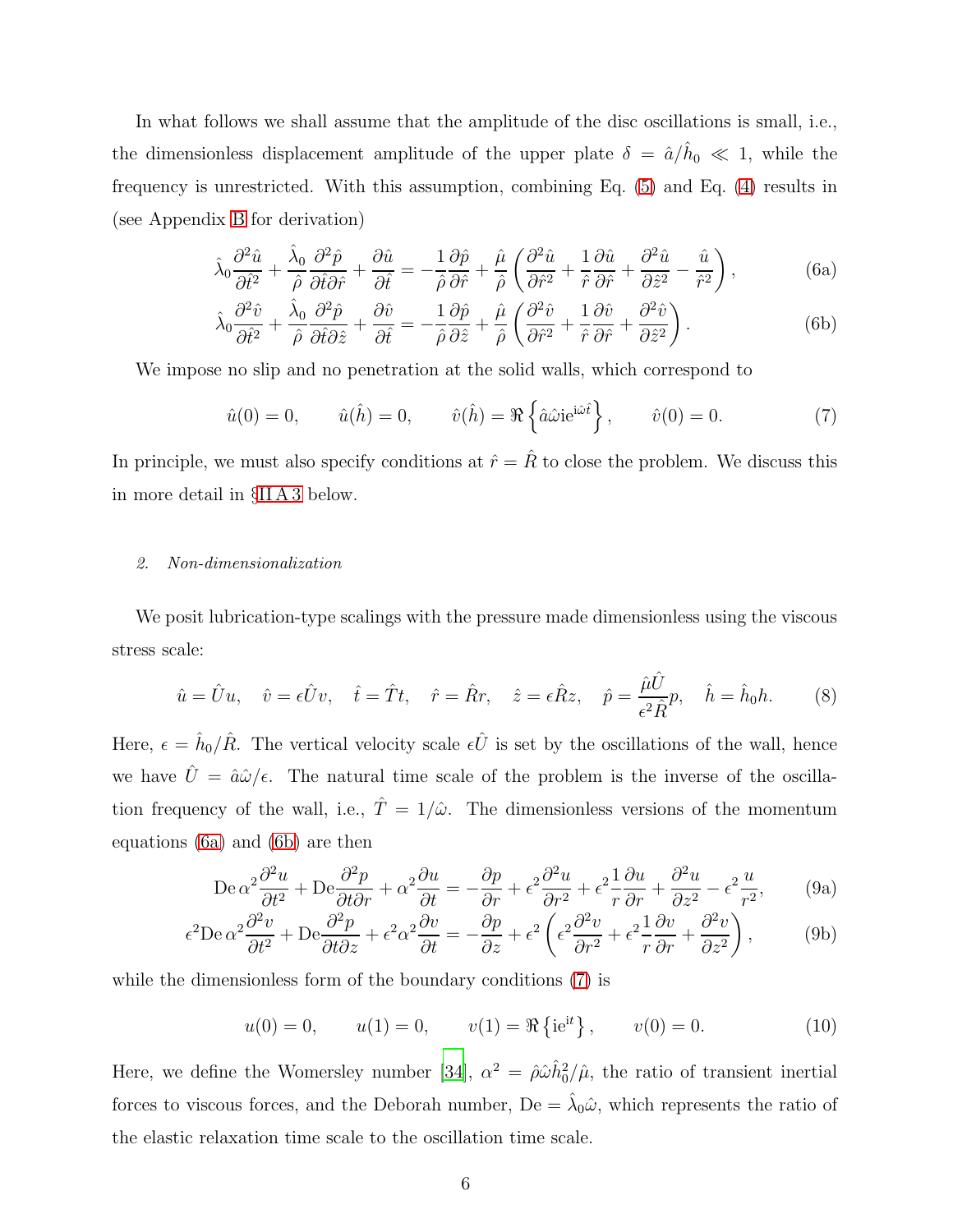Combining Eqs. [\(9a\)](#page-5-3) and [\(9b\)](#page-5-4) at leading order in  $\epsilon$ , we obtain

<span id="page-6-1"></span>
$$
De \alpha^2 \frac{\partial^3 u}{\partial t^2 \partial z} + \alpha^2 \frac{\partial^2 u}{\partial t \partial z} = \frac{\partial^3 u}{\partial z^3}.
$$
 (11)

#### <span id="page-6-0"></span>3. Solution

Assuming the following form of the solutions,

<span id="page-6-2"></span>
$$
u(r, z, t) = \Re\left\{\frac{r}{2}f'(z)e^{it}\right\},\qquad(12a)
$$

<span id="page-6-6"></span>
$$
v(z,t) = -\Re\left\{f(z)e^{it}\right\},\tag{12b}
$$

and substituting them into Eqs.  $(11)$ , we find that f satisfies the following ordinary differential equation:

<span id="page-6-3"></span>
$$
(i - De)\alpha^2 f''(z) - f^{(4)}(z) = 0
$$
\n(13)

subject to the boundary conditions from Eq. [\(10\)](#page-5-5):

<span id="page-6-4"></span>
$$
f'(0) = 0, \t f'(1) = 0, \t f(1) = -i, \t f(0) = 0.
$$
\t(14)

We note that the solution structure  $(12)$  imposes a particular behaviour of the fluid at  $\hat{r} = \hat{R}$ . In practice one should apply appropriate conditions, which specify, for example, how the free surface moves or conditions on a reservoir into which the fluid enters beyond  $r = 1$ . However, these edge effects will play a small role in the overall behaviour as a result of the lubrication approximation that we have made along with the assumption of small wall oscillations, and thus [\(12\)](#page-6-2) provides a suitable representation of the fluid flow.

The solution to Eq. [\(13\)](#page-6-3) subject to [\(14\)](#page-6-4) is

<span id="page-6-5"></span>
$$
f(z) = -\frac{ie^{\Gamma(1-z)} (e^{\Gamma(z-1)} (\Gamma z - e^{\Gamma z} + e^{\Gamma} (\Gamma z - 1) + 1) + 1)}{e^{\Gamma}(\Gamma - 2) + \Gamma + 2},
$$
\n(15)

where  $\Gamma = \alpha \sqrt{1 - De}$ . Thus, the dimensionless velocity components are

$$
u(r,z,t) = -\Re\left\{\frac{r}{2}e^{it}\frac{i\Gamma\left(e^{\Gamma}-e^{\Gamma z}-e^{\Gamma-\Gamma z}+1\right)}{e^{\Gamma}(\Gamma-2)+\Gamma+2}\right\},\tag{16a}
$$

$$
v(z,t) = \Re \left\{ \frac{ie^{\Gamma(1-z)} \left( e^{\Gamma(z-1)} \left( \Gamma z - e^{\Gamma z} + e^{\Gamma} (\Gamma z - 1) + 1 \right) + 1 \right)}{e^{\Gamma} (\Gamma - 2) + \Gamma + 2} e^{it} \right\}.
$$
 (16b)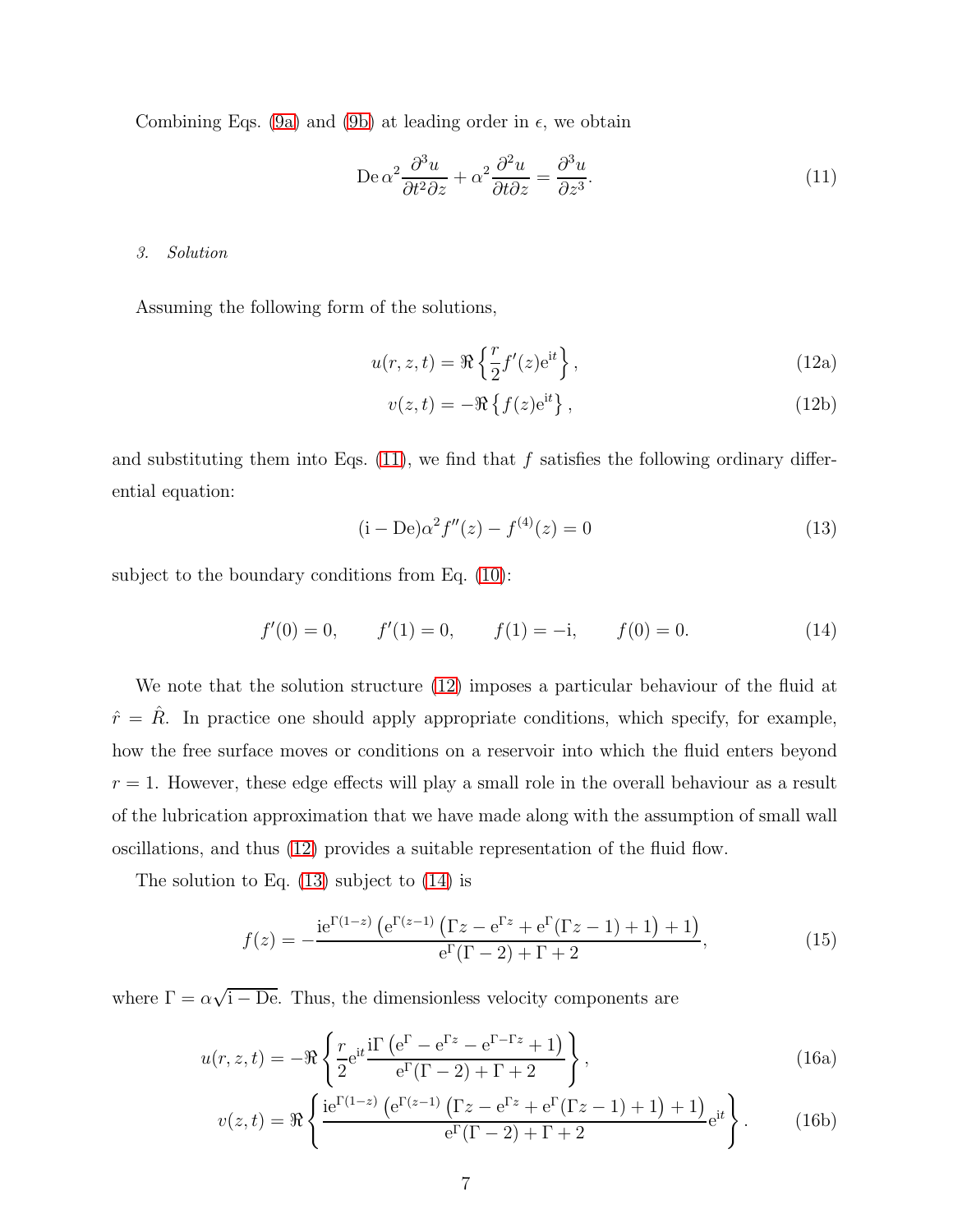#### <span id="page-7-0"></span>B. Time-averaged scalar dispersion – mass and heat transfer

# 1. Governing equations

For the flow sketched in Fig. [1](#page-2-0) given by the solution in Eq. [\(16\)](#page-6-5), the advection–diffusion equation governing the mass and heat transfer (in the absence of mass/heat sources or sinks) can be expressed as:

<span id="page-7-1"></span>
$$
\frac{\partial \hat{\Lambda}}{\partial \hat{t}} + \left( \frac{1}{\hat{r}} \frac{\partial (\hat{r}\hat{u}\hat{\Lambda})}{\partial \hat{r}} + \frac{\partial (\hat{v}\hat{\Lambda})}{\partial \hat{z}} \right) = \hat{D} \frac{1}{\hat{r}} \frac{\partial}{\partial \hat{r}} \left( \hat{r} \frac{\partial \hat{\Lambda}}{\partial \hat{r}} \right) + \hat{D} \frac{\partial^2 \hat{\Lambda}}{\partial \hat{z}^2}.
$$
(17)

where  $\hat{D}$  is the mass or thermal diffusivity, and  $\hat{\Lambda}$  represents either the concentration or the temperature for the cases of mass and heat transfer, respectively. Note that, for the equivalence between mass and heat transfer to hold, we assume the viscous dissipation in heat transfer is negligible. This assumption is valid when the Brinkman number, i.e.,  $\sigma \hat{U}^2/(\hat{\Lambda}_{\text{max}} - \hat{\Lambda}_{\text{min}})\hat{c}_p = o(\epsilon^2)$ , where  $\hat{\Lambda}_{\text{max}}$ ,  $\hat{\Lambda}_{\text{min}}$  and  $\hat{c}_p$  represent the maximum temperature, minimum temperature and the specific heat capacity, respectively. The walls of the plates are impermeable and thermally insulated, thus we have the following boundary conditions

<span id="page-7-2"></span>
$$
\left. \frac{\partial \hat{\Lambda}}{\partial \hat{z}} \right|_{\hat{z}=0} = \left. \frac{\partial \hat{\Lambda}}{\partial \hat{z}} \right|_{\hat{z}=\hat{h}(\hat{t})} = 0. \tag{18}
$$

To close the problem we also require boundary conditions at a fixed radial position, however, these are not necessary to determine the radially averaged governing equation; we consider a particular case in §[III B 2.](#page-17-0)

By introducing the dimensionless variables from Eq. [\(8\)](#page-5-6), and the dimensionless concentration/temperature  $\Lambda = (\hat{\Lambda} - \hat{\Lambda}_{min})/(\hat{\Lambda}_{max} - \hat{\Lambda}_{min})$ , Eqs. [\(17\)](#page-7-1) and [\(18\)](#page-7-2) become

$$
\alpha^2 \sigma \frac{\partial \Lambda}{\partial t} + \epsilon \text{Pe} \left( \frac{1}{r} \frac{\partial (r u \Lambda)}{\partial r} + \frac{\partial (v \Lambda)}{\partial z} \right) = \frac{\epsilon^2}{r} \frac{\partial}{\partial r} \left( r \frac{\partial \Lambda}{\partial r} \right) + \frac{\partial^2 \Lambda}{\partial z^2}, \tag{19a}
$$

<span id="page-7-4"></span><span id="page-7-3"></span>
$$
\left. \frac{\partial \Lambda}{\partial z} \right|_{z=0} = \left. \frac{\partial \Lambda}{\partial z} \right|_{z=h} = 0. \tag{19b}
$$

where Pe =  $\hat{h}_0 \hat{U}/\hat{D}$  is the Péclet number, and  $\sigma = \hat{\mu}/\hat{\rho}\hat{D}$  is the Schmidt number in mass transfer or the Prandtl number in heat transfer.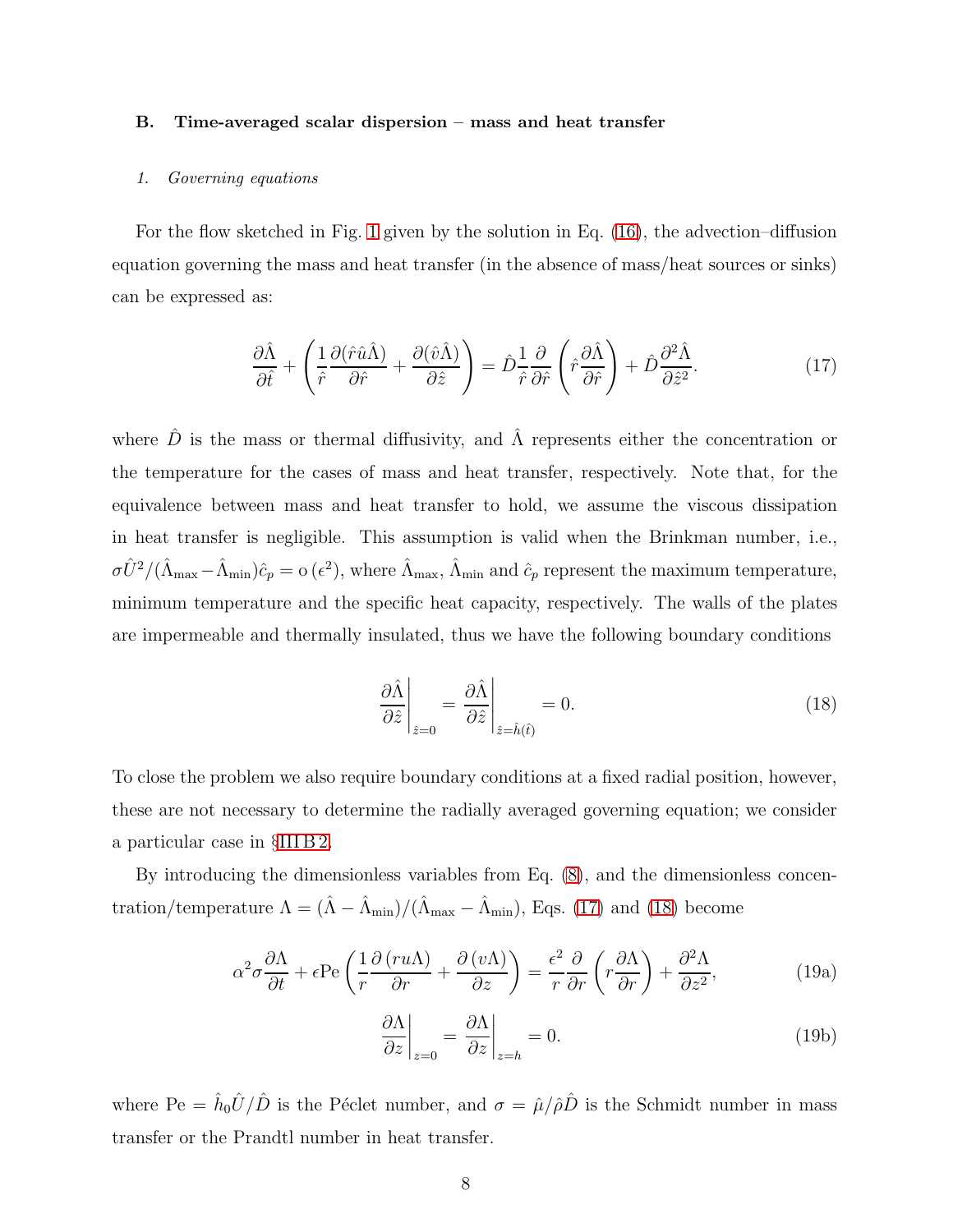#### 2. Multiple-time-scales analysis

We now turn to the derivation of the time-averaged transport equation, for which we employ the technique of multiple time-scale homogenization [\[35\]](#page-23-7). There are three disparate time scales in this problem; first, the characteristic time for mass/heat diffusion in the transverse direction is:

<span id="page-8-2"></span>
$$
\hat{t}_0 = \mathcal{O}\left(\frac{\hat{h}_0^2}{\hat{D}}\right). \tag{20}
$$

We assume this time scale is comparable to the oscillation period, i.e.,  $\hat{t}_0 = \mathcal{O}(1/\hat{\omega})$ , which means the mass/heat diffusion in the transverse direction should equilibrate within several oscillation periods [\[36,](#page-23-8) [37\]](#page-23-9). The second time scale is the characteristic time for advection in the streamwise direction:

$$
\hat{t}_1 = \frac{\hat{t}_0}{\epsilon} = \mathcal{O}\left(\frac{\hat{R}}{\hat{U}}\right). \tag{21}
$$

The third, and longest, time scale is for streamwise diffusion:

<span id="page-8-3"></span>
$$
\hat{t}_2 = \frac{\hat{t}_0}{\epsilon^2} = \mathcal{O}\left(\frac{\hat{R}^2}{\hat{D}}\right). \tag{22}
$$

In the multiple-time-scales analysis, we assume that all variables are dependent on these three time scales independently [\[35,](#page-23-7) [38\]](#page-23-10). Then, using the dimensionless versions of these time scales, the time derivative transforms as

<span id="page-8-0"></span>
$$
\frac{\partial}{\partial t} = \frac{\partial}{\partial t_0} + \frac{\mathrm{d}t_1}{\mathrm{d}t} \frac{\partial}{\partial t_1} + \frac{\mathrm{d}t_2}{\mathrm{d}t} \frac{\partial}{\partial t_2} = \frac{\partial}{\partial t_0} + \epsilon \frac{\partial}{\partial t_1} + \epsilon^2 \frac{\partial}{\partial t_2}.
$$
(23)

We follow Fife and Nicholes [\[39\]](#page-23-11) and expand  $\Lambda$  as follows:

$$
\Lambda \sim \Lambda_0(r, z, t_1, t_2) + \sum_{n=1}^{\infty} \epsilon^n \Lambda_n(r, z, t_0, t_1, t_2) + \sum_{n=0}^{\infty} \epsilon^n W_n(r, z, t_0), \tag{24}
$$

where the  $\Lambda_n$  are assumed to be fully developed terms that are harmonic functions of  $t_0$ , while the  $W_n$  terms are assumed to be transient in  $t_0$  and vanish as  $t_0 \to \infty$ .

Next, the homogenization [\[36,](#page-23-8) [40](#page-23-12)] is performed (see details in Appendix [A\)](#page-24-0), which transforms Eq. [\(19a\)](#page-7-3) into a homogenized advection–diffusion–reaction equation for transport in the viscoelastic OSF:

<span id="page-8-1"></span>
$$
\alpha^2 \sigma \frac{\partial \Lambda_0}{\partial t_2} = \frac{1}{r} \frac{\partial}{\partial r} \left( \left( 1 + D_{\text{eff}} \right) r \frac{\partial \Lambda_0}{\partial r} - r U_{\text{eff}} \Lambda_0 \right) + S_{\text{eff}} \Lambda_0, \tag{25}
$$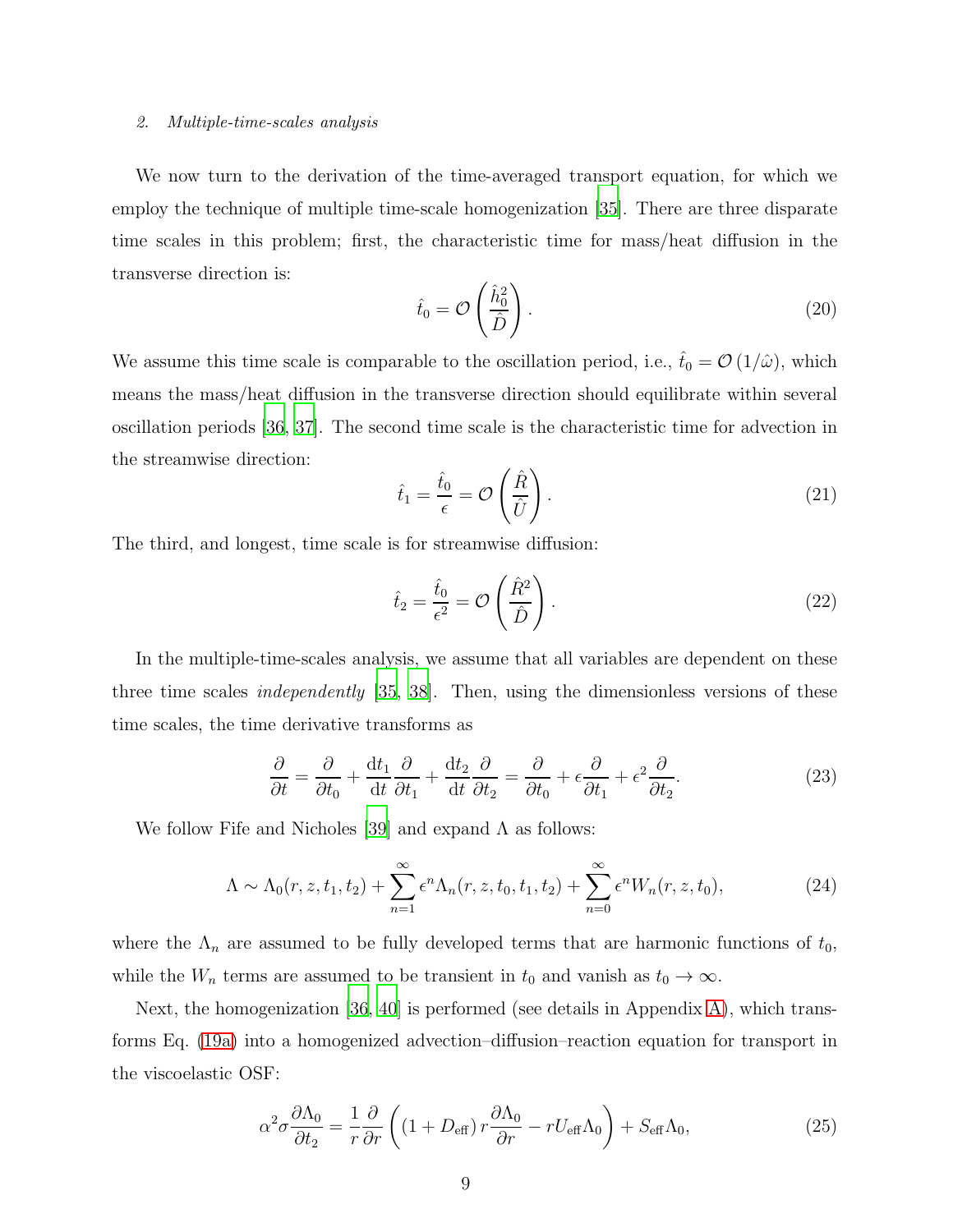<span id="page-9-1"></span>where

$$
D_{\text{eff}}(r) = -\frac{r^2}{4} \text{Pe } \Re \langle f'^* B_{\text{w}} \rangle \,, \tag{26a}
$$

$$
U_{\text{eff}}(r) = -\frac{r}{2} \text{Pe } \Re \left\{ i B_{\text{w}}(1) \right\},\tag{26b}
$$

$$
S_{\text{eff}} = -\text{Pe} \,\Re\left\{iB_{\text{w}}(1)\right\}.
$$
 (26c)

Here, the superscript ∗ represents the conjugate of a complex number, and we have further defined

$$
B_{\rm w}(z) = \frac{\Gamma \text{Pe} e^{-z(\Gamma + 2A_1)} \left[ A_2 \left( -e^{A_3} + e^{\Gamma + A_1(2z+1) + \Gamma z} + e^{A_1(2z+1) + \Gamma z} - e^{z(\Gamma + 2A_1)} \right) + A_4 \right]}{2\alpha^2 \sigma A_2 \left[ e^{\Gamma}(\Gamma - 2) + \Gamma + 2 \right] \left( e^{A_1} - 1 \right)},
$$
\n
$$
A_1 = (-1)^{1/4} \alpha \sqrt{\sigma},
$$
\n
$$
A_2 = \alpha^2 \sigma + i \Gamma^2,
$$
\n
$$
A_3 = \Gamma + 2A_1 z + \Gamma z,
$$
\n
$$
A_4 = i A_1^2 \left( e^{\Gamma + 2A_1 z + A_1} + e^{2A_1 z + A_1 + 2\Gamma z} - e^{2z(\Gamma + A_1)} - e^{\Gamma + 2A_1 z} \right)
$$
\n
$$
-i A_1 \Gamma \left( e^{(z+1)(\Gamma + A_1)} - e^{A_1 z + A_1 + \Gamma z} + e^{\Gamma + 3A_1 z + \Gamma z} - e^{(\Gamma + 3A_1)z} \right).
$$

Using Eq.  $(23)$ ,  $t_2$  in Eq.  $(25)$  can be replaced by the general time t, resulting in

<span id="page-9-0"></span>
$$
\frac{\alpha^2 \sigma}{\epsilon^2} \frac{\partial \Lambda_0}{\partial t} = \frac{1}{r} \frac{\partial}{\partial r} \left( \left( 1 + D_{\text{eff}} \right) r \frac{\partial \Lambda_0}{\partial r} - r U_{\text{eff}} \Lambda_0 \right) + S_{\text{eff}} \Lambda_0. \tag{27}
$$

Note that the above equation is valid on the long time scale, i.e.,  $t \geq t_2$ . By recalling  $t<sub>0</sub> \ll t<sub>1</sub> \ll t<sub>2</sub>$  and substituting Eqs. [\(20\)](#page-8-2) to [\(22\)](#page-8-3) into this inequality, we obtain a restriction on the range Pe, i.e.,  $\epsilon \ll Pe \ll 1/\epsilon$ , to ensure validity of our theory. Further, by substituting Eq. [\(20\)](#page-8-2) into the assumption of  $\hat{t}_0 = \mathcal{O}(1/\hat{\omega})$ , we obtain  $\alpha^2 \sigma = \mathcal{O}(1)$ .

Equation [\(27\)](#page-9-0) is the homogenized effective advection–diffusion–reaction equation for transport in the viscoelastic OSF, which embodies three effective mechanisms of mass/heat transfer comprising the dispersion process. The first one is the effective diffusion, with  $D_{\text{eff}}$ representing the effective streamwise diffusivity. As with molecular diffusion (Fick's law), the effective diffusive flux is also driven by the concentration gradient. The second is the effective advection, which indicates that mass/heat is carried along by an effective streamwise advection velocity  $U_{\text{eff}}$ , representing a time-averaged drift velocity. When  $U_{\text{eff}} > 0$ , it is directed radially outwards; when  $U_{\text{eff}} < 0$ , it is directed radially inwards. The third mechanism of mass/heat transfer is an effective reaction term, releasing/absorbing solute or heat when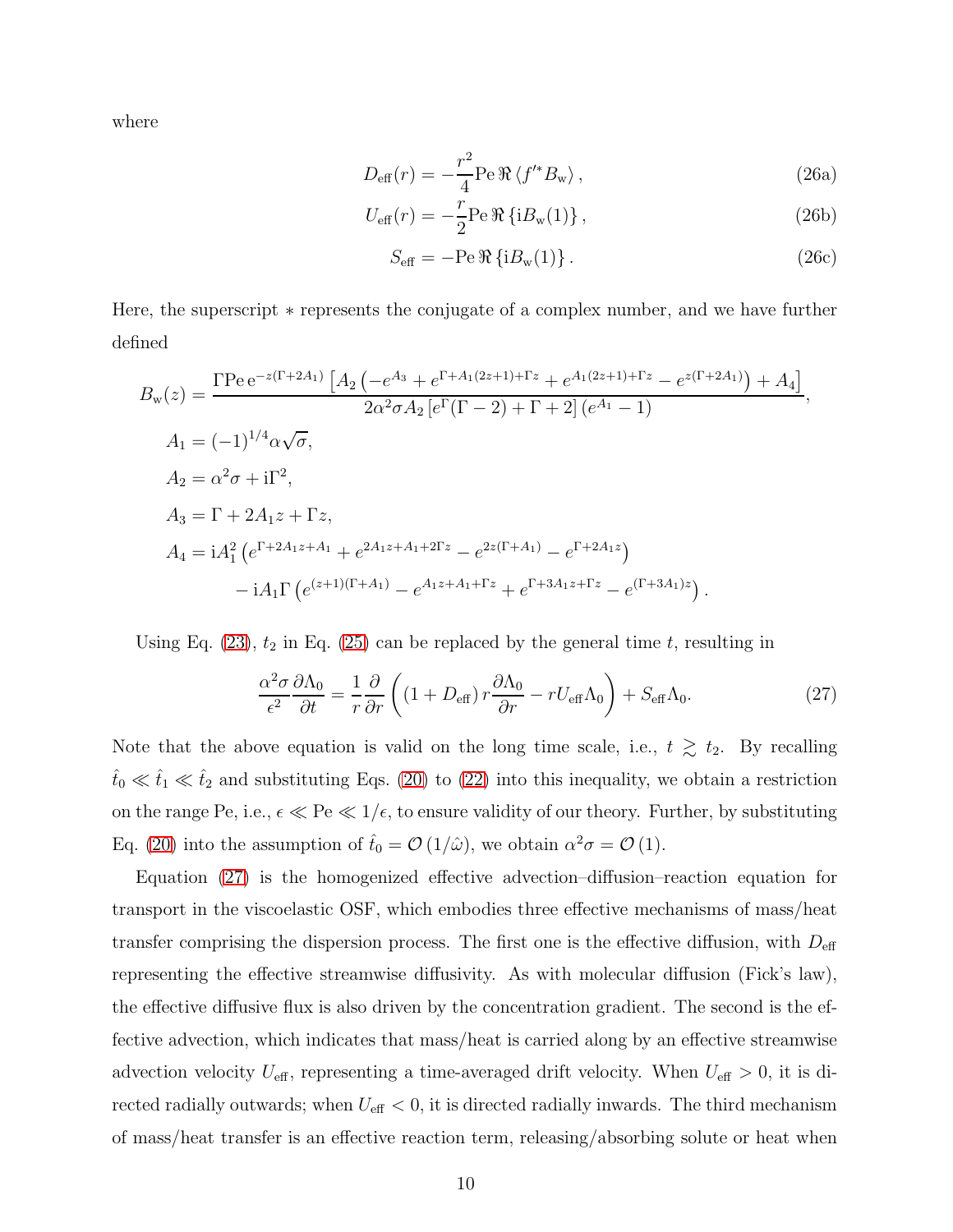$S_{\text{eff}} > 0$ , or  $S_{\text{eff}} < 0$ , respectively. This reaction term arises as a result of the wall motion; we recall that no mass or heat is absorbed or emitted by the walls. The ratio  $U_{\text{eff}}/S_{\text{eff}} = r/2$ , indicating that the effect of effective advection is much less significant than effective reaction when  $r \ll 1$ , which is expected given the structure of the velocity field. When the effective advection and reaction work against the concentration/temperature gradient, and their effects on transport exceeds that of effective diffusion, the spreading of mass/heat will be inhibited. This is similar to the finding of a negative time-averaged dispersion coefficient [\[41](#page-23-13)], with which the solute cloud will be compressed in the oscillatory flow. Additionally, these three effective mechanisms are not independent, as they all depend on the dimensions of the device, motion of the plate, and properties of the fluid.

Comparing Eq. [\(27\)](#page-9-0) with the long-time equations obtained in similar treatments of transport in oscillatory pipe flow [\[20,](#page-22-5) [36,](#page-23-8) [37,](#page-23-9) [41\]](#page-23-13), we find that the dispersion process in an OSF is different, in two aspects. First, the occurrence of the effective advection and reaction terms, beyond the usual dispersion term; these appear due to the first-order term at the boundary, which is embodied in  $B_w(1)$ . Second,  $D_{\text{eff}}$  varies in the streamwise (i.e., radial) direction, as well as  $U_{\text{eff}}$ . The main reason is that the radial velocity component varies in the streamwise direction, which is also a feature of steady radial flow with converging and diverging streamlines [\[32\]](#page-23-4).

#### III. RESULTS AND DISCUSSION

#### <span id="page-10-0"></span>A. Velocity field

In Fig. [2,](#page-11-0) we present the profiles of the horizontal velocity  $u$  at different times at the fixed cross-section  $r = 1$ . Note that the value of r is chosen arbitrarily for illustrative purposes; the shape of the velocity profile is unchanged by varying r. Comparing Figs.  $2(a)$  and  $(c)$ , we observe that the Newtonian fluid's velocity profile u becomes flatter near the centerline when  $\alpha$  is relatively large. In this case, the forcing scale is smaller than the viscous time scale, so the effects of the oscillation of the top plate are confined to near the wall during one oscillation period, and the fluid in the centerline is not influenced. The negligible pressure gradient in the z direction for  $De = 0$  (see Eq. [\(9b\)](#page-5-4)) ensures the profile in near centerline remains flat. However, when  $\alpha$  is small, the oscillations are slow enough so that viscosity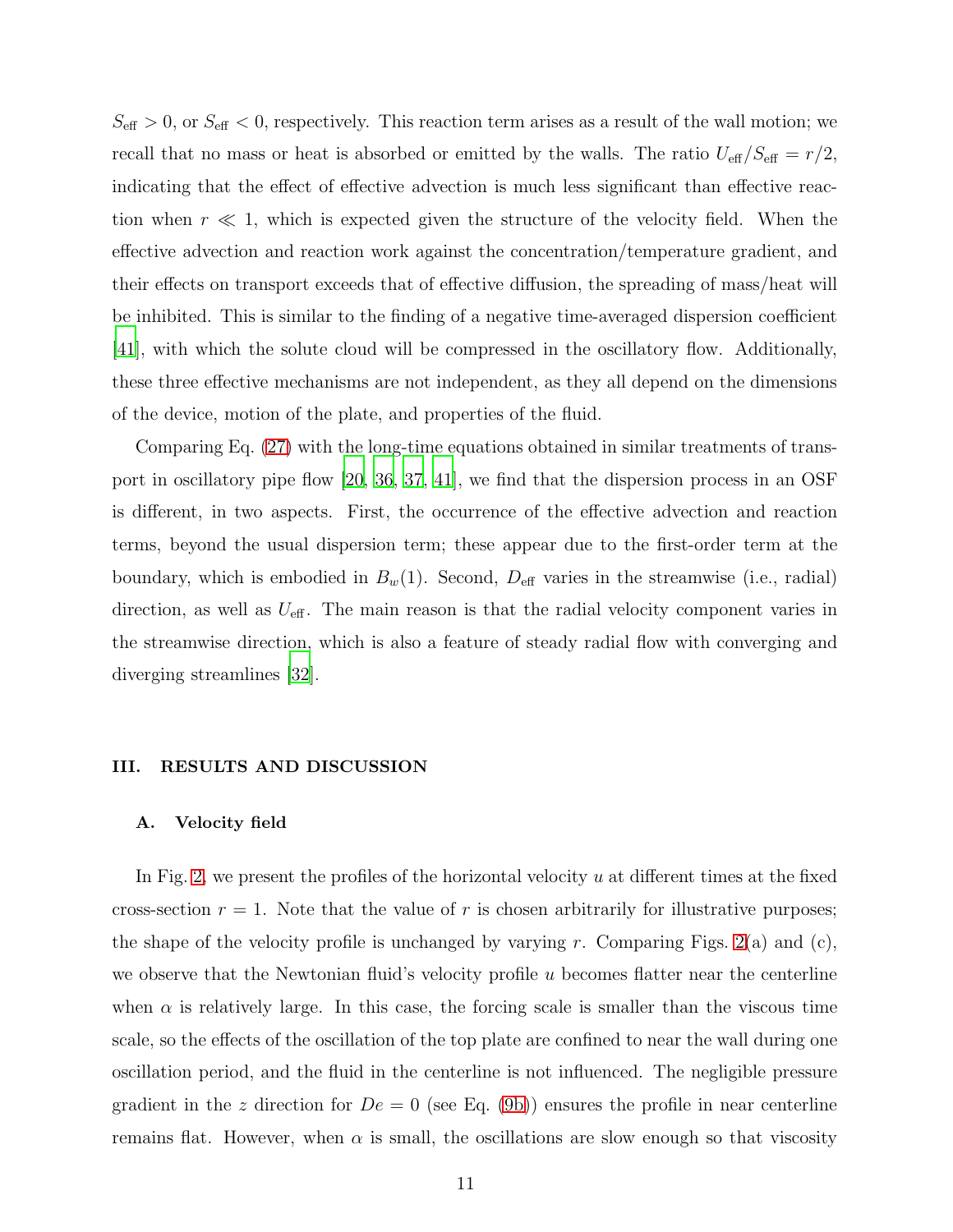

<span id="page-11-0"></span>Figure 2. The dimensionless streamwise velocity u variation across the gap height z at  $r = 1$ . Different values of De and  $\alpha$  highlight the relative effects of viscoelasticity and oscillatory forcing.

affects the entire cross-section, as shown in (a). The velocity profiles shown in Figs.  $2(a)$  to (c) exhibit similar variation with  $\alpha$  as the oscillatory flow in a pipe [\[20,](#page-22-5) [42](#page-24-1), [43](#page-24-2)].

Next, comparing Figs.  $2(d)$  and  $(f)$ , we observe that the velocity has multiple local maxima, across the gap, when  $De \gg 1$ . The Deborah number De is the ratio of the elastic relaxation time to the oscillation time scale of the OSF, which is set by the plate motion. For a Newtonian fluid ( $De = 0$ ), the flow generated by the movement of the plate is felt instantaneously throughout the entire gap. For a viscoelastic fluid ( $De > 0$ ), on the other hand, the elasticity of the fluid acts as a restoring force that inhibits the transfer of momentum from the oscillatory wall. Thus, for larger values of De, the influence of the motion of the plate lags behind the forcing, i.e., it takes "longer" to be felt throughout the domain. As a result, the fluid near the center lags behind the fluid near the wall, leading to the multiple peaks in the velocity distribution across the gap.

The nature of the fluid flow also changes dramatically at some specific values of De and α. For instance, the phase of u when  $De = 5$  and  $α = 4$  (Fig. [2\(](#page-11-0)e)) is very different from the other cases shown. This is attributed to the triggering of a 'resonant' mode. To understand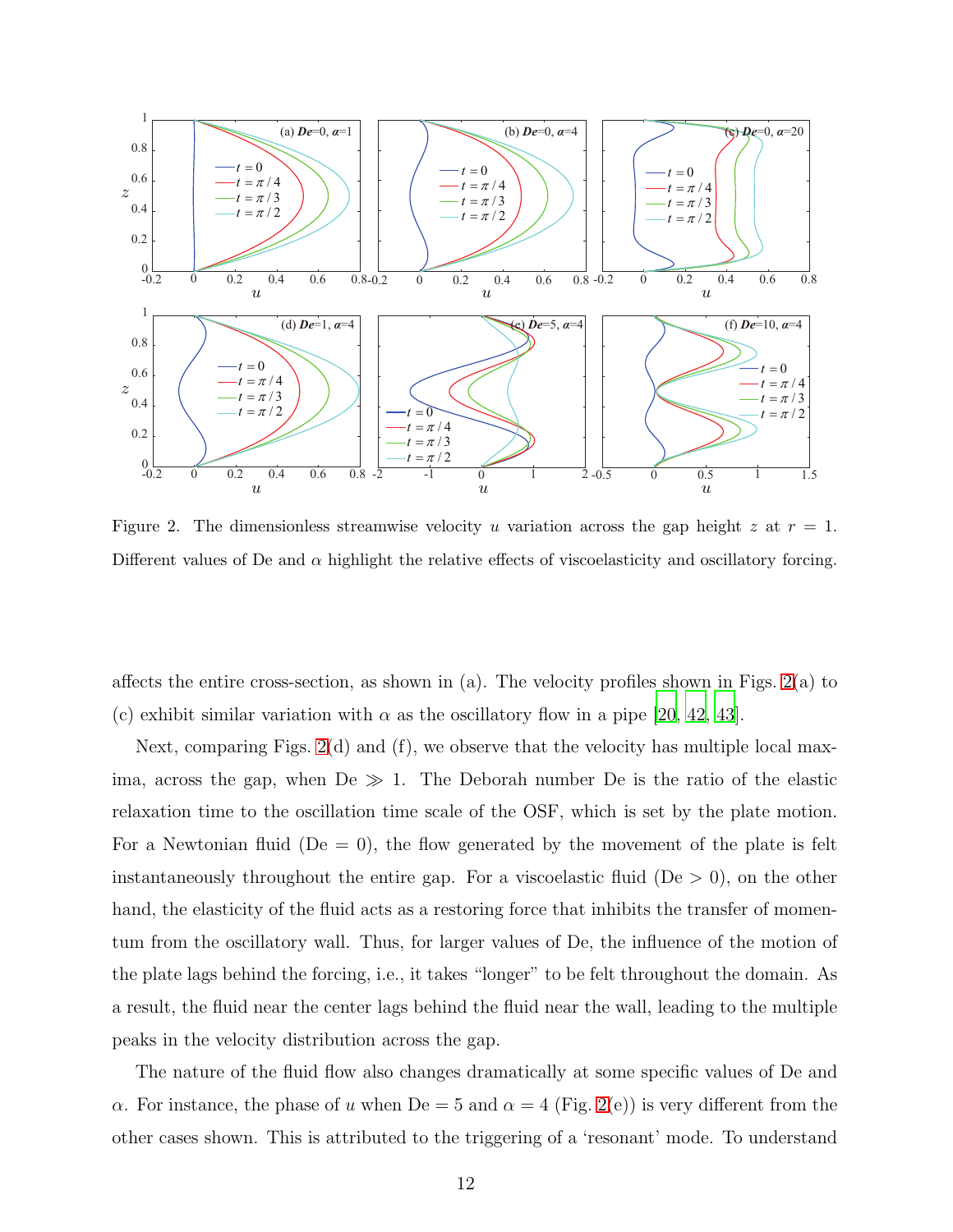and quantify this effect, we introduce the spatio-temporal average of the longitudinal velocity

<span id="page-12-2"></span>
$$
u_{a}(r) = \frac{1}{2\pi} \int_{0}^{1} \int_{0}^{2\pi} |u(r, z, t)| dt dz.
$$
 (28)

The dependence of  $u_a$  on  $\alpha$ , for different values of De at radial position  $r = 1$  is shown in Fig. [3.](#page-13-1) It can be seen that, for a viscoelastic fluid (De  $>$  0), there are peaks of  $u_a$  at specific values of  $\alpha$ . This phenomenon is caused by the elasticity of the fluid, hence we term it a *viscoelastic resonance*. The corresponding value of  $\alpha$  can be considered as the dimensionless resonant frequency. This effect has also been observed in the oscillatory pipe flow of a Maxwell fluid both experimentally [\[44\]](#page-24-3) and numerically [\[24\]](#page-22-8).

We find that the variation of  $u_a$  is mainly determined by the denominator of  $u_a$ , while its numerator is much less significant. We therefore introduce a parameter

<span id="page-12-0"></span>
$$
\Theta(\alpha, \text{De}) = e^{\Gamma} (\Gamma - 2) + \Gamma + 2, \tag{29}
$$

representing the denominator of  $u_a$ . As shown in Fig. [3,](#page-13-1) the peaks of  $u_a$  coincide with the local minima of  $|\Theta|$  when  $\text{De} = 10$ . We further compared the match between the peaks of  $u_a$  and minima of  $|\Theta|$  for  $\text{De} \leq 100$ , observing they match without exception for this range. Hence, it can be deduced that the resonance is governed by  $|\Theta|$ , which is a manifestation of the elasticity of the fluid. For a Maxwell fluid, as  $\alpha$  increases, the amplitude of the oscillations of |Θ| decreases, while |Θ| continues to increase, leading to the decay of the oscillations. This effect can be interpreted as viscous dissipation overcoming the elastic restoring force. Consequently, the peaks of  $u_a$  gradually reduce with increasing  $\alpha$  and eventually disappear beyond some critical value.

The resonant values of  $\alpha$  satisfy  $\partial |\Theta|/\partial \alpha = 0$ , corresponding with local minima of  $|\Theta|$ . Specifically, beginning with Eq. [\(29\)](#page-12-0), and aided by numerical experimentation, we find the following approximation for the  $\alpha$  value corresponding to the  $n<sup>th</sup>$  peak,

<span id="page-12-1"></span>
$$
\alpha_n^* \approx \frac{\pi (2n+1)}{\Im \left\{ \sqrt{1 - D \mathbf{e}} \right\}},\tag{30}
$$

where  $\Im\{\cdot\}$  denotes the imaginary part of a complex number, and  $n \in \mathbb{N}^+$ , such that the  $\alpha$ corresponding to the first peak of  $u_a$  can be approximated with  $n = 1$ , the second peak with  $n = 2$ , and so on. Comparing the estimated values of  $\alpha_n^*$  $_n^*$  obtained from Eq. [\(30\)](#page-12-1), and the corresponding exact values in the range of De  $\leq 100$  and  $n \leq 10$ , we find that the deviations are quite small and gradually decrease as De increases. For instance, the error in  $\alpha_1^*$  $_1^*$  is 0.32  $(6.3\%), 0.21 (5.4\%)$  and 0.04  $(4.7\%)$  for De = 3, De = 5 and De = 100, respectively.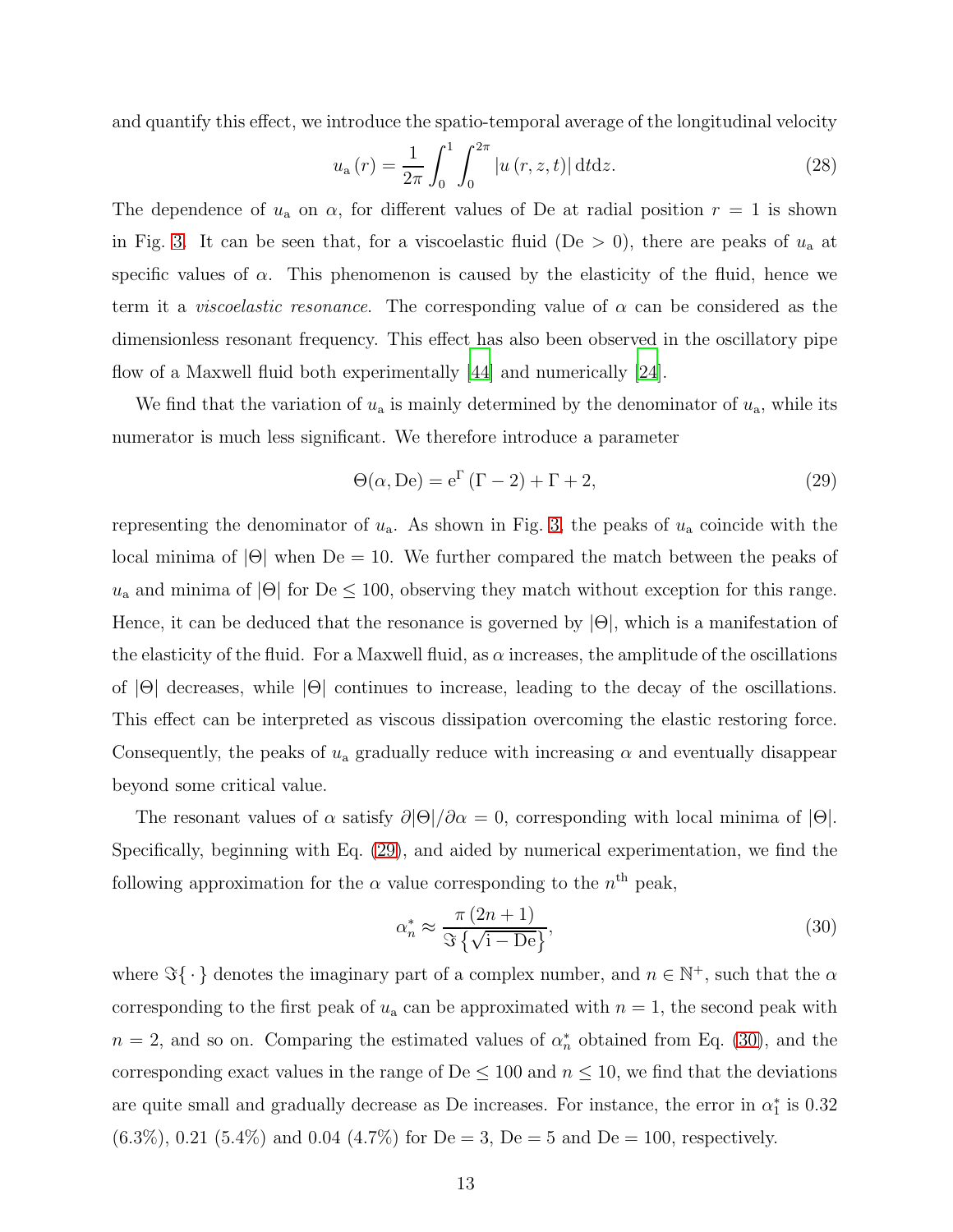

<span id="page-13-1"></span>Figure 3. The dependence of the amplitude of the r-direction velocity,  $u_a$  from Eq. [\(28\)](#page-12-2), and the absolute value of the denominator of u,  $|\Theta|$  from Eq. [\(30\)](#page-12-1), on  $\alpha$  at  $r = 1$ .

Equation [\(30\)](#page-12-1) also indicates that, as De is increased, the value of  $\alpha_n^*$  decreases for fixed n, as does the interval between neighboring resonant peaks, as seen in Fig. [3.](#page-13-1) Note that there is no visible peak for a Newtonian fluid when the value of  $\alpha$  reaches  $\alpha_1^*$  $_1^*$ , which is 13.33 according to Eq. [\(30\)](#page-12-1), in Fig. [3,](#page-13-1) because the amplitude of fluctuation of  $|\Theta|$  is too small to be compared with its absolute value. As De increases, the height of the peaks, especially the first peak, increases, presumably because for larger De, the value of  $\alpha_1^*$  decreases (see Eq. [\(30\)](#page-12-1)), thus  $|\Theta|$  becomes very small, leading to a very high peak of  $u_a$ . This viscoelastic resonance is significant for the mass and heat transfer in the OSF, which is discussed in the following section.

# <span id="page-13-0"></span>B. Time-averaged transport characteristics

#### 1. Effective dispersion, advection and reaction

In this section, we first discuss how  $D_{\text{eff}}$ ,  $U_{\text{eff}}$  and  $S_{\text{eff}}$ , at the cross-section of  $r = 1$ , vary with the Womersley  $\alpha$ , Deborah De and Schmidt (or Prandtl)  $\sigma$  numbers. As with the discussion of velocity field in Sec. [III A,](#page-10-0) the value of r is chosen for illustrative purposes, and this choice does not affect the general characteristics identified. To facilitate the discussion, we introduce the tidal displacement, which represents the cross-sectionally averaged longi-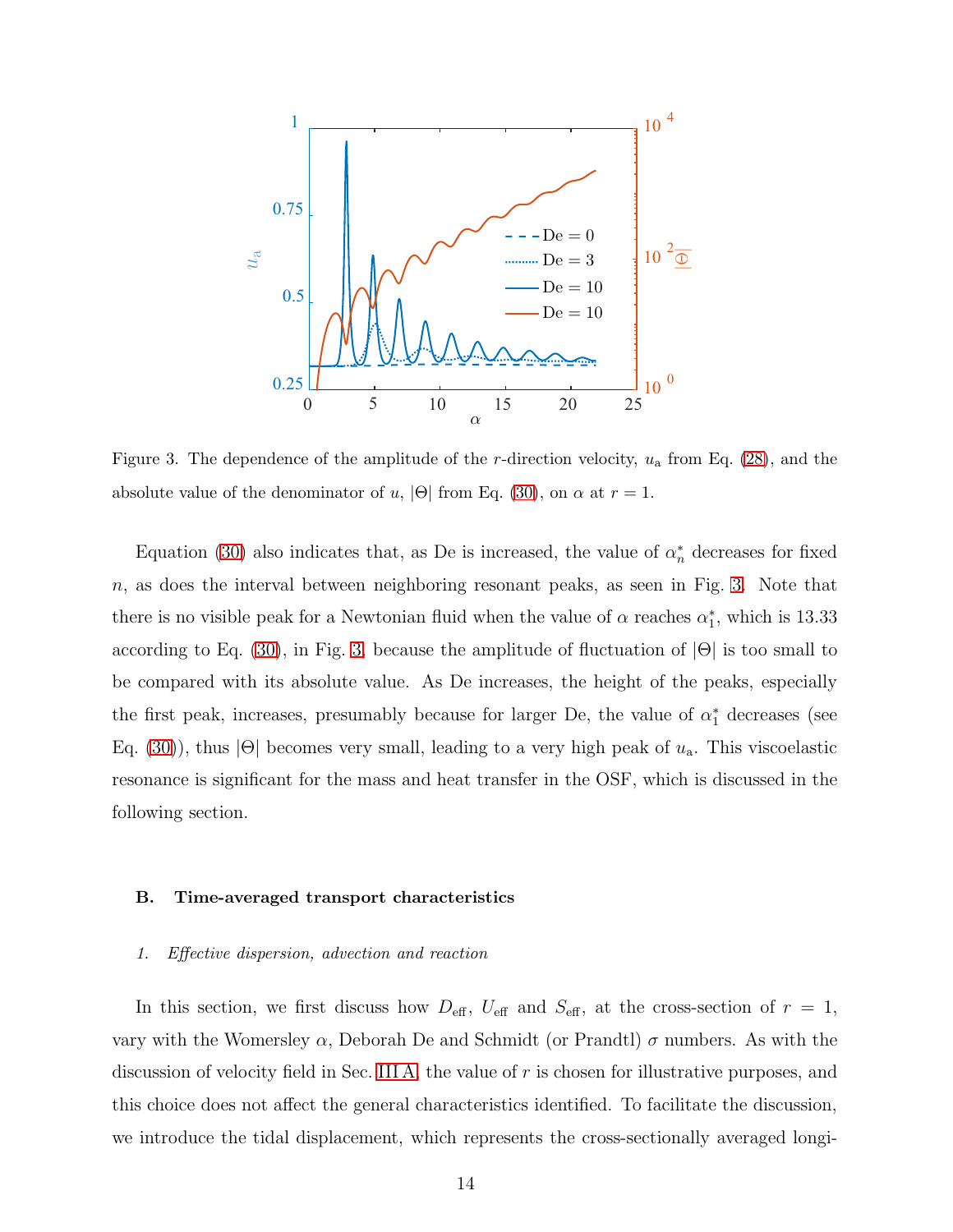

<span id="page-14-1"></span>Figure 4. The dependence of  $\lambda_D$ ,  $\lambda_U$  (or  $\lambda_S/2$ ) and  $\Delta r$  on  $\alpha$  for different values of De, at  $r = 1$ with  $\sigma = 0.6$ .  $\Delta r$  is obtained with  $\delta = \epsilon$ . The value of Pe is determined by Pe =  $\alpha^2 \sigma \delta / \epsilon$ . Note that  $\lambda_U = \lambda_S/2$  for  $r = 1$ .

tudinal distance traversed by a fluid particle under the OSF velocity field over half a period. This quantity is calculated through the spatio-temporal average of the velocity magnitude:

<span id="page-14-0"></span>
$$
\Delta r\left(r\right) = \frac{\delta}{2\epsilon} \int_0^1 \int_0^{2\pi} \left|u\left(r, z, t\right)\right| \mathrm{d}t \mathrm{d}z = \frac{\pi \delta}{\epsilon} u_\mathrm{a}\left(r\right),\tag{31}
$$

where  $u_a$  is defined by Eq. [\(28\)](#page-12-2) and must be evaluated numerically.

In addition, following Kurzweg and Jaeger [\[45\]](#page-24-4), who scaled the effective diffusivity (the dispersion coefficient) for an oscillatory pipe flow by the product of the frequency and the square of the tidal displacement, we define the re-scaled diffusivity, advection velocity and reaction coefficients for the OSF:

$$
\lambda_{\rm D} = \frac{D_{\rm eff}}{\Delta r^2}, \qquad \lambda_{\rm U} = \frac{U_{\rm eff}}{\Delta r^2}, \qquad \lambda_{\rm S} = \frac{S_{\rm eff}}{\Delta r^2}.
$$
 (32)

After this re-scaling,  $\lambda_{\rm D}$ ,  $\lambda_{\rm U}$  and  $\lambda_{\rm S}$  are independent of the dimensionless displacement of the upper plate, i.e.,  $\delta$ . Since  $\Delta r$  depends on  $\delta$ ,  $\lambda_{\rm D}$ ,  $\lambda_{\rm U}$  and  $\lambda_{\rm S}$  can also be independent of  $\Delta r$  if  $u_a$  and  $\epsilon$  stays fixed according to Eq. [\(31\)](#page-14-0).

It is important to note that  $\lambda_{\text{D}}$ ,  $\lambda_{\text{U}}$  and  $\lambda_{\text{S}}$  strongly depend on the values of  $\alpha$  and De, as shown in Fig. [4.](#page-14-1) Specifically, optimal values of  $\alpha$  have local maxima in terms of  $\lambda_{\rm D}$ , which depend on the value of De. For a given range of  $\alpha$ , increasing De will generate more peaks, but not necessarily a higher value of  $\lambda_{D}$ . As an example,  $\lambda_{D}$  has a maximum at  $\alpha = 4$ , when  $De = 30$ , but this maximum value is not higher than the one for  $De = 0$ . For a Maxwell fluid ( $De > 0$ ), the maximum values of  $\lambda_{\text{D}}$  increase with  $\alpha$ , in accordance with the oscillatory pipe flow in which the effective diffusivity is proportional to the frequency [\[45\]](#page-24-4).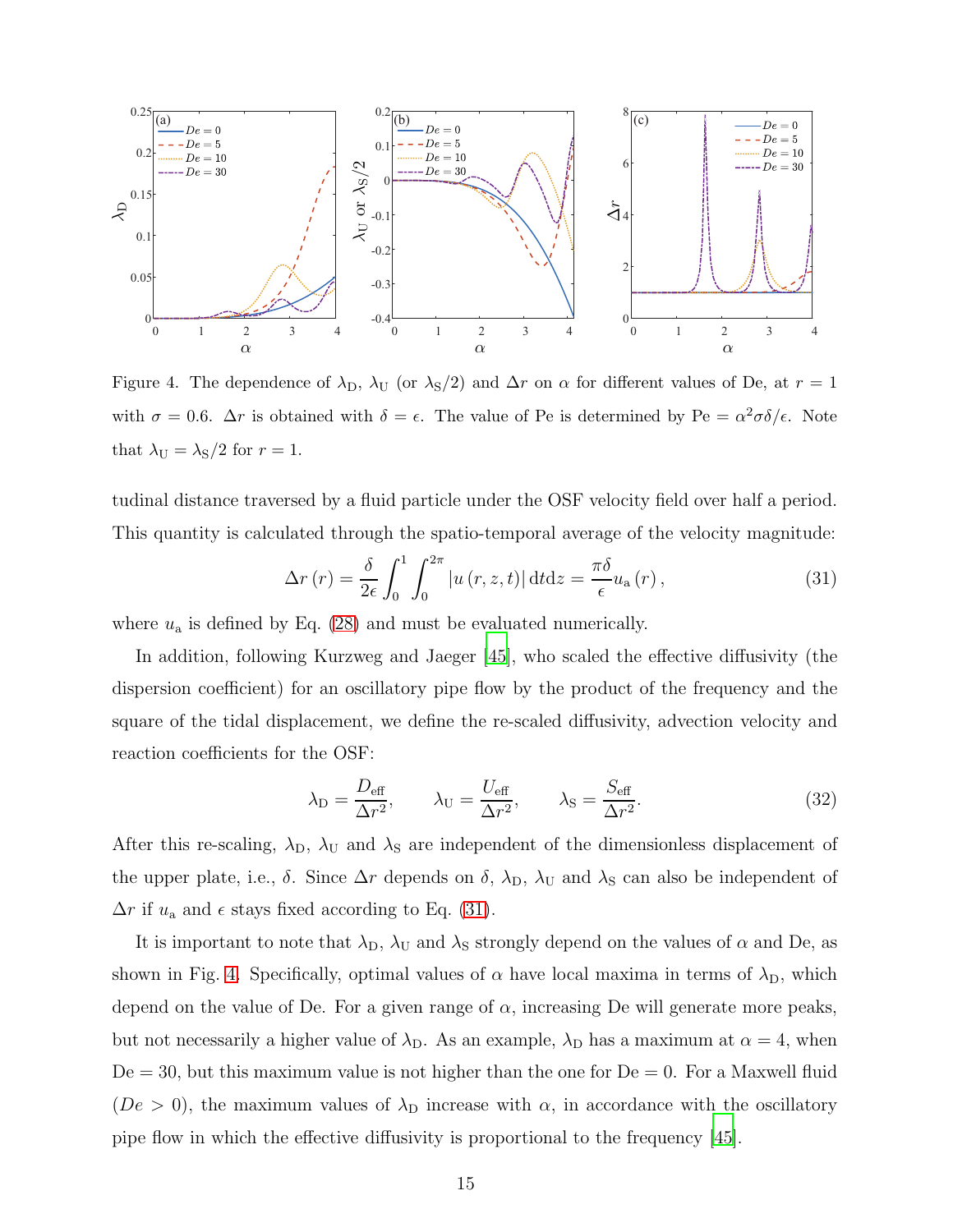The peaks in Fig. [4\(](#page-14-1)a) are the resonant values of  $\lambda_{\text{D}}$ , because the corresponding values of  $\alpha$  appear to closely match the resonant frequencies, i.e., the values of  $\alpha$  corresponds to the peaks in Fig. [4\(](#page-14-1)c). In other words, the resonance sharply increases both the values of  $\lambda_{\rm D}$ and  $\Delta r$ . Hence, the locations of peaks in Fig. [4\(](#page-14-1)a) and (c) can be approximated by Eq. [\(30\)](#page-12-1), although with slight deviations. From Figs.  $4(a)$  and  $(c)$ , we observe opposite trends of the height of peaks in  $\lambda_D$  and  $\Delta r$  with increasing  $\alpha$ . Accordingly, the value of  $D_{\text{eff}}$  might be dominated by  $\Delta r$  for a Maxwell fluid with relatively large De at small  $\alpha$  or, conversely, by  $\lambda_{\rm D}$ for a weakly viscoselastic fluid (small De) but at large  $\alpha$ . This interplay determines whether the OSF leads to enhanced diffusion (dispersion) or diminished transport. For instance, when  $\alpha = 1.64$  with  $De = 30$ , the value of  $D_{\text{eff}}$  is two orders of magnitude larger than that with the absence of resonance, which is mainly attributed to  $\Delta r$ , which is increased by a factor of eight by resonance.

The fact that the ratio  $\lambda_U/\lambda_S = r/2$  indicates that transport due to the effective advection is much less significant than that due to effective reaction when  $r \ll 1$ . In Fig. [4\(](#page-14-1)b), for a Newtonian fluid ( $De = 0$ ),  $\lambda_U$  and  $\lambda_S$  are negative, indicating that the effective advection is always directed from the edge of the plate towards the center, and the effective reaction absorbs mass/heat. For a Maxwell fluid,  $\lambda_U$  and  $\lambda_S$  fluctuate around 0, with the amplitude increasing with  $\alpha$ , indicating that the effect of the effective advection and reaction, i.e., carrying mass/heat from high-concentration region to low-concentration region or along the opposite direction, is very sensitive to the oscillatory forcing of the system (quantified by  $\alpha$ ).

Figure [5](#page-16-0) shows the dependence of  $D_{\text{eff}}$ ,  $U_{\text{eff}}$  and  $S_{\text{eff}}$  on Pe, at the first resonant mode, second resonant mode and with the absence of resonance. Importantly,  $D_{\text{eff}}$  is significantly increased by the existence of a viscoelastic resonance, because both  $\Delta r$  and  $\lambda_D$  reach the peak values according to Fig. [4.](#page-14-1) The strongest enhancement exists at the first resonant mode  $(\alpha_1^* = 1.64)$ , where the value of  $D_{\text{eff}}$  is around 200 times larger the corresponding value (at the same Péclet number Pe) but in the absence of a resonance. Similarly,  $U_{\text{eff}}$  and  $S_{\text{eff}}$  also increase, although less significantly. Moreover, we can achieve larger  $D_{\text{eff}}$ ,  $U_{\text{eff}}$  and  $S_{\text{eff}}$  by increasing the displacement amplitude of the upper plate, which is embodied in Pe.

It is important to note, however, large values of  $D_{\text{eff}}$ ,  $U_{\text{eff}}$  and  $S_{\text{eff}}$  do not necessarily lead to the enhancement of mass/heat transfer: the transport in the OSF is controlled jointly by the interaction of these three effective (homogenized) transport mechanisms. The effective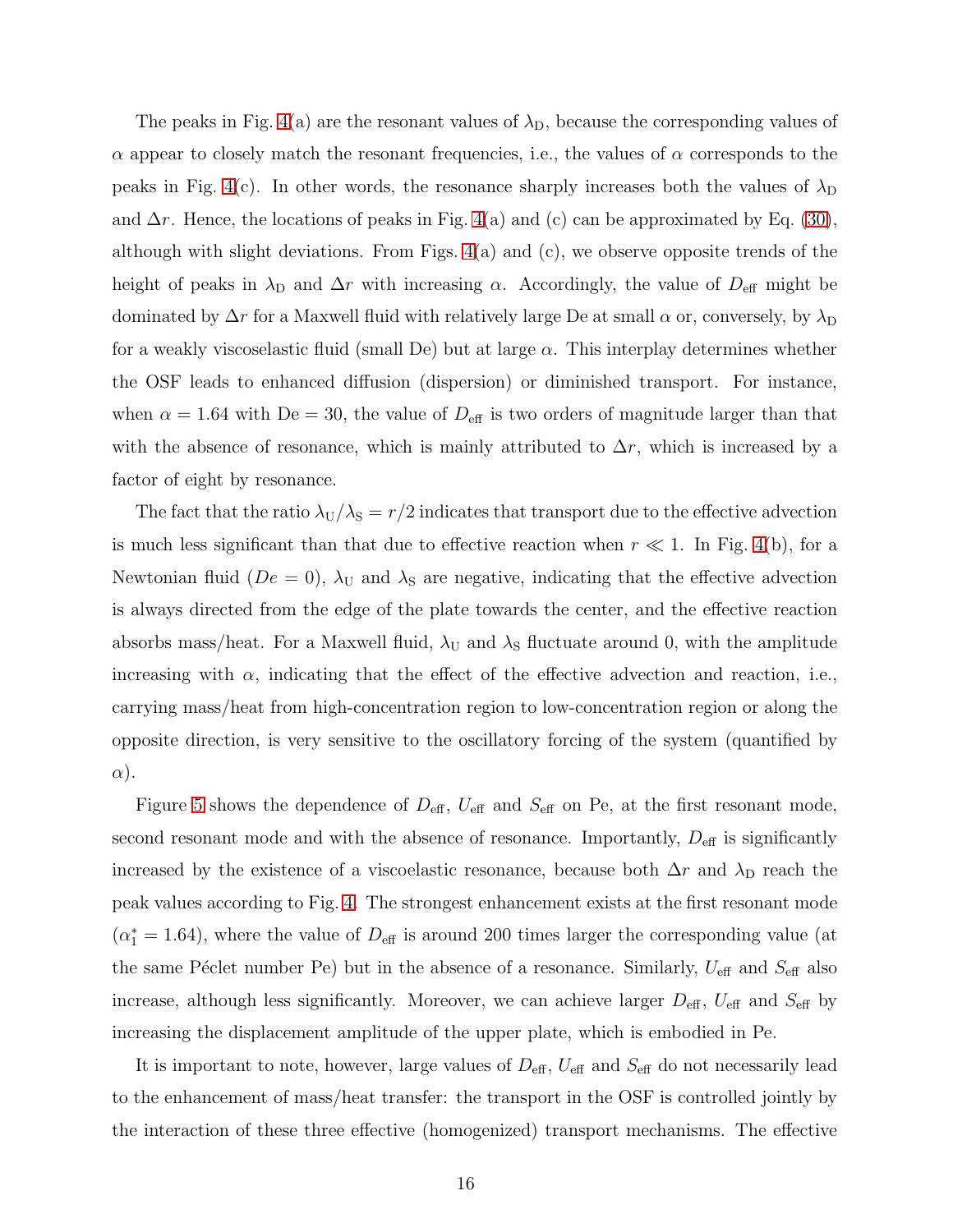

<span id="page-16-0"></span>Figure 5. The dependence of  $D_{\text{eff}}$  and  $U_{\text{eff}}$  (or  $S_{\text{eff}}/2$ ) on Pe, at  $r = 1$  when De = 30 and  $\sigma = 3$ . Two different values of  $\alpha$  are shown:  $\alpha = 1$  (no resonance) and  $\alpha_1^* = 1.64$  (the first resonant mode). The values of  $\alpha_n^*$  were obtained numerically. Note that  $U_{\text{eff}} = S_{\text{eff}}/2$  for  $r = 1$ .



<span id="page-16-1"></span>Figure 6. The dependence of  $\lambda_{D}$ ,  $\lambda_{U}$  (or  $\lambda_{S}/2$ ) and  $\Delta r$  on  $\alpha$  with different values of  $\sigma$ , at  $r = 1$ when De = 10. The value of  $\Delta r$  is obtained by choosing a constant value of displacement of the upper plate, which satisfies  $\delta = \epsilon$ . The value of Pe is determined by Pe =  $\alpha^2 \sigma \delta / \epsilon$ . Note that  $\lambda_U = \lambda_S/2$  for  $r = 1$ .

diffusion (dispersion) always enhances transport, but whether the effective advection or reaction enhance or impede transport depends on whether they are directed along or against the concentration gradient, which is determined by the sign of  $\lambda_{\text{U}}$  (or  $U_{\text{eff}}$ ) and  $\lambda_{\text{S}}$  (or  $S_{\text{eff}}$ ) and the boundary conditions. If the effective advection and reaction work against the concentration gradient (so that the corresponding mass flux exceeds that given by effective diffusion), then the transport is diminished. This indicates that, to enhance the mass/heat transfer, the value of  $\alpha$  and De should be carefully chosen, so that the effective advection and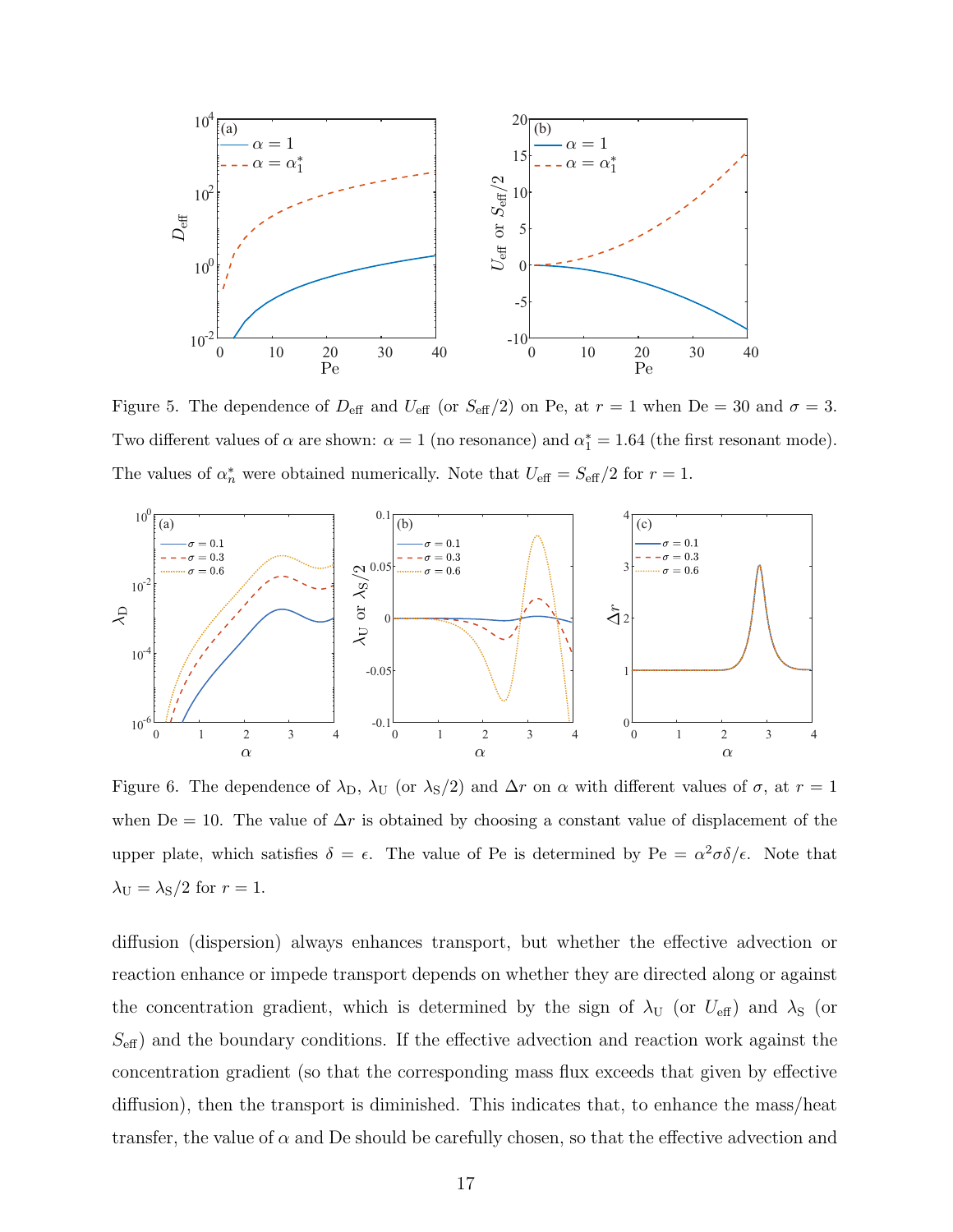reaction assist in carrying the mass/heat from regions of high temperature or concentration to regions of low temperature or concentration.

From Fig. [6,](#page-16-1) we see that  $\lambda_{\rm D}$ ,  $\lambda_{\rm U}$  and  $\lambda_{\rm S}$  grow with  $\sigma$ . However, this does not necessarily lead to the enhancement of effective mass/heat transfer because the effective advection and reaction might inhibit the transport if mass/heat is carried against the temperature or concentration gradient. Moreover, the increase of  $\sigma = \hat{\mu}/\hat{\rho}\hat{D}$  requires a decrease of the molecular diffusivity  $\hat{D}$  (for fixed  $\hat{\mu}/\hat{\rho}$ ) or an increase of the kinematic viscosity  $\hat{\nu} = \hat{\mu}/\hat{\rho}$  (for fixed  $D$ ), with the former generally reducing mixing, while the latter increases the energy needed to drive the OSF. Note that  $\Delta r$  is a kinematic quantity independent of  $\sigma$ . Therefore, all the curves in Fig. [6\(](#page-16-1)c) overlap.

#### <span id="page-17-0"></span>2. Energy considerations for transport enhancement

We now turn to consider the energy consumption associated with the OSF proposed herein for enhancing heat and/or mass transfer. To this end, in this section, we discuss the mass/heat flux, consumed power to drive the upper plate, and the efficiency in a specific example.

Consider that a mass/heat source with a dimensionless radius of 0.1 is immersed in the center of an OSF device, as shown in Fig [7.](#page-18-0) We assume it has no influence on the local velocity field. This source ensures  $\Lambda_0 = 1$  at  $r = 0.1$ . Suppose also that there is a mass/heat sink at  $r = 1$ , which we assume not to affect the fluid flow but which forces  $\Lambda_0 = 0$  at  $r = 1$ . The top and bottom plates are impermeable and insulated walls, thus the amount of mass/heat injected from the source must equal absorbed by the sink at  $r = 1$ . With the boundary condition at  $r = 1$ , Eq. [\(27\)](#page-9-0) is reduced into a diffusion equation, thus the mass/heat flux transported from the source to the sink can be calculated by

<span id="page-17-1"></span>
$$
\dot{m}^* = -\left(1 + D_{\text{eff}}\right) \left. \frac{\partial \Lambda_0}{\partial r} \right|_{r=1}.\tag{33}
$$

The power required to drive the upper plate is found to be

$$
\tilde{W}_{\rm T} = \frac{1}{2\pi} \int_0^{2\pi} v|_{z=1} \tilde{F}_{\rm T} dt = -\Re\left\{ \frac{i\pi f'''(1)}{16\,(1+i\,\text{De})} \right\},\tag{34}
$$

where  $\tilde{F}_T$  is the excess normal force on the top plate (see Appendix [C](#page-27-0) for details). We can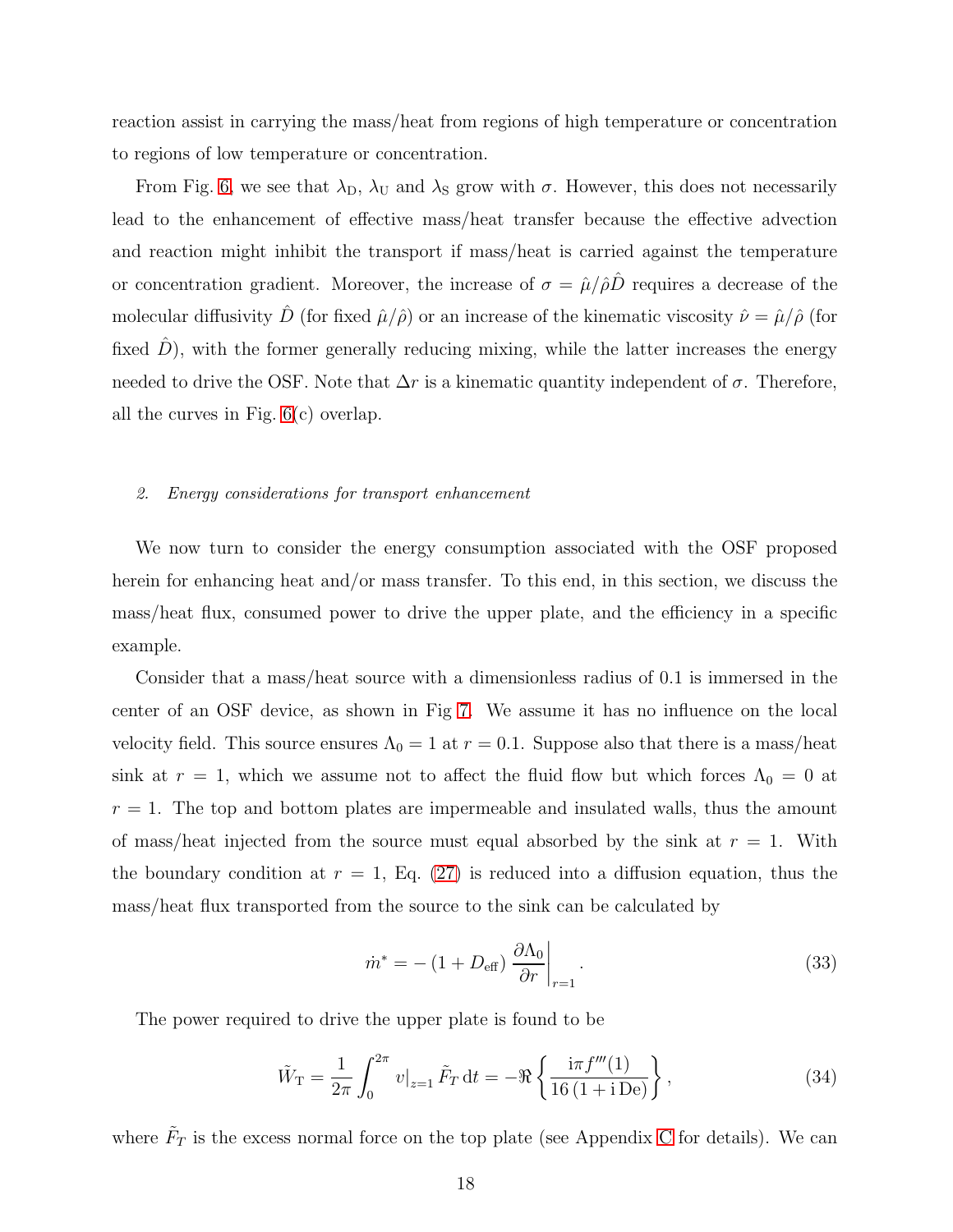

<span id="page-18-0"></span>Figure 7. An example of an OSF configuration for enhancing mass or heat transfer.

then define a metric for the energy consumption per unit mass/heat flux, or efficiency,

$$
\eta = \frac{\dot{m}^*}{\tilde{W}_{\rm T}}.\tag{35}
$$

The dependence of  $\dot{m}^*$ ,  $\tilde{W}_{\rm T}$  and  $\eta$  on  $\alpha$ , for a Maxwell fluid with De = 30, is shown in Fig. [8.](#page-19-1) For  $\alpha < 1$ ,  $\dot{m}^*$  is approximately constant (around 0.44) because  $D_{\text{eff}} \ll 1$  (see Fig. [4\)](#page-14-1), indicating that the transport is mainly driven by molecular diffusion (or conduction), which is independent of  $\alpha$ . For  $\alpha > 1$ ,  $\dot{m}^*$  oscillates about the value corresponding to molecular diffusion (or pure conduction). According to Eq. [\(33\)](#page-17-1),  $\dot{m}^*$  is influenced by both  $D_{\text{eff}}$  and  $\partial \Lambda_0/\partial r$  at  $r = 1$ . The value of  $D_{\text{eff}}$  is always positive and reaches a near-peak value at the resonant mode (see Fig. [4\)](#page-14-1), indicating that the effective diffusion always enhances the mass or heat transfer, especially at resonance. However, the dependence of  $\partial \Lambda_0/\partial r$  on  $\alpha$  is more complex, as this strongly depends on  $U_{\text{eff}}$ ,  $S_{\text{eff}}$ , and the boundary conditions.

In this example, when the values of  $U_{\text{eff}}$  and  $S_{\text{eff}}$  are positive, the value of  $\partial \Lambda_0/\partial r$  is increased and thus the mass flux is enhanced; otherwise, the mass flux is diminished. For instance, the value of  $\dot{m}^*$  is 30 times larger than that under pure molecular diffusion (which happens when  $\alpha \to 0$ ) when  $\alpha \approx 4.1$ , where both  $U_{\text{eff}}$  and  $S_{\text{eff}}$  are positive. On the other hand, the value of  $\dot{m}^*$  is only 6% of that under pure molecular diffusion when  $\alpha \approx 3.7$ , because both  $U_{\text{eff}}$  and  $S_{\text{eff}}$  are negative and near the local minimum values. The value of  $\tilde{W}_{\text{T}}$ rises as  $\alpha$  is increased, and reaches the local maximum exactly at the resonant mode, because the abrupt increase of velocity results in a significantly higher viscous loss. The efficiency  $\eta$  is large when  $\alpha < 1$  because molecular diffusion (or pure conduction) does not consume energy;  $\eta$  drops when  $\alpha$  approaches the first resonant frequency because of the increased  $\tilde{W}_{\rm T}$ . In this example, we see that the mass/heat transfer in such OSF configurations strongly depends on the Womersley number  $\alpha$ , which quantifies the oscillatory forcing of the flow.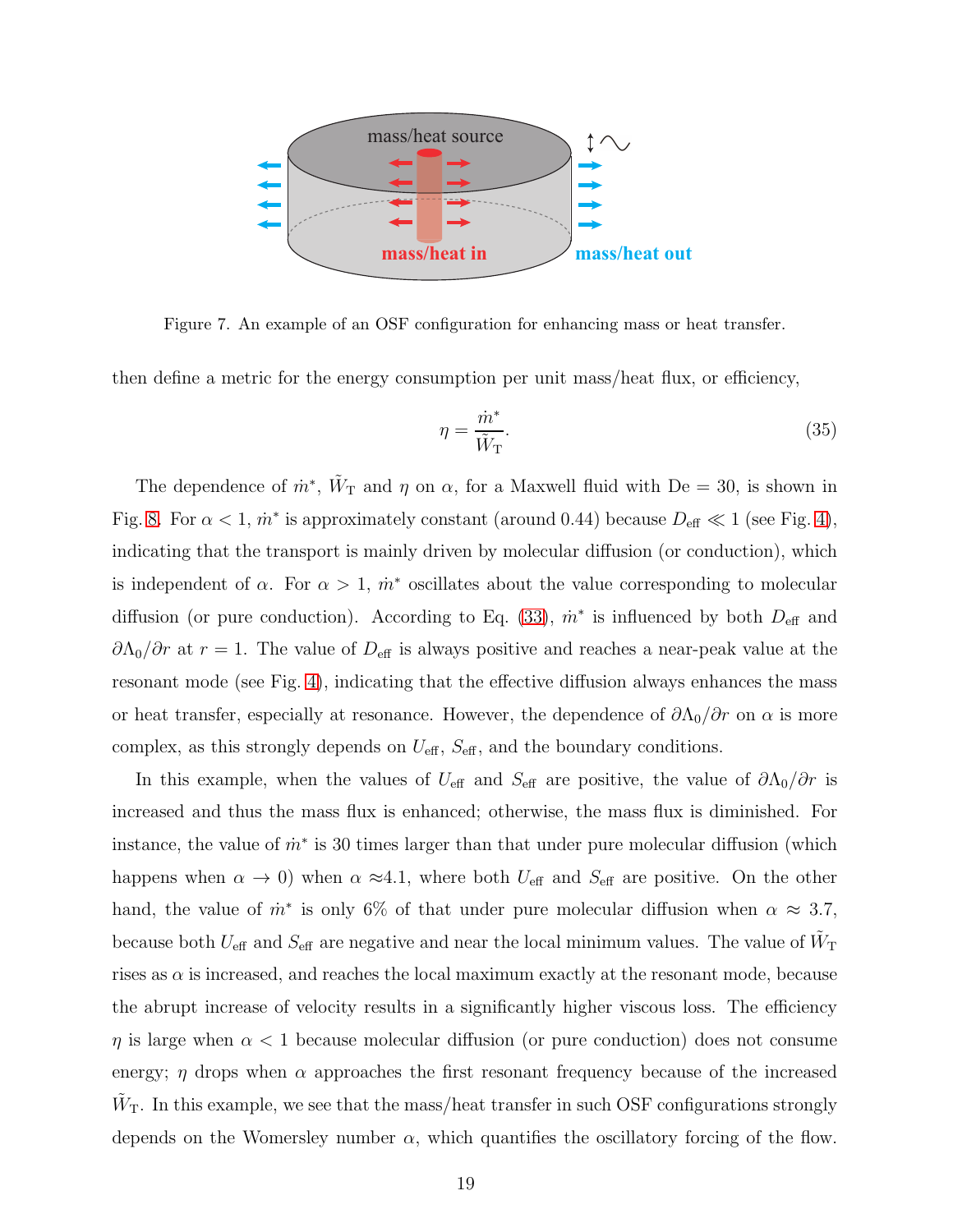

<span id="page-19-1"></span>Figure 8. The dependence of  $\dot{m}^*$ ,  $\eta$  and  $\tilde{W}_{\rm T}$  on  $\alpha$  at steady state for a Maxwell fluid with De = 30 and  $\sigma = 0.6$ . The amplitude of the oscillation of the upper plate is  $\delta = 10\epsilon$ . The value of Pe is determined by Pe =  $\alpha^2 \sigma \delta / \epsilon$ .

Thus, by choosing  $\alpha$  suitably, we can either significantly increase the mass/heat flux and improve transport, or diminish the flux of mass/heat transfer to a value even lower than that of the pure molecular diffusion or pure conduction.

# <span id="page-19-0"></span>IV. CONCLUSION

In this work, we have investigated Taylor–Aris dispersion related to mass and/or heat transfer in an oscillatory squeeze flow of a viscoelastic (Maxwell) fluid. First, we derived the expression for the post-transient velocity for both Newtonian and Maxwell fluids. Then, we used the method of homogenization (a multiple-time-scale analysis) to determine the effective mass and/or heat transport equation on the long time scale. Specifically, we showed that transport is governed by an effective one-dimensional advection–diffusion–reaction equation. In doing so, we identified the three effective transport mechanisms: the effective diffusive spreading mass/heat along the concentration gradient, the effective advection carrying mass/heat along or against the concentration gradient, and the effective reaction releasing or absorbing solute.

Importantly, we found resonances in the viscoleastic oscillatory squeeze flow, which lead to an abrupt rise in the velocity, when the Womersley number (a dimensionless measure of the forcing frequency and unsteady inertia of the fluid) reaches specific values. We showed that these resonant values can be estimated by a simple expression involving the Deborah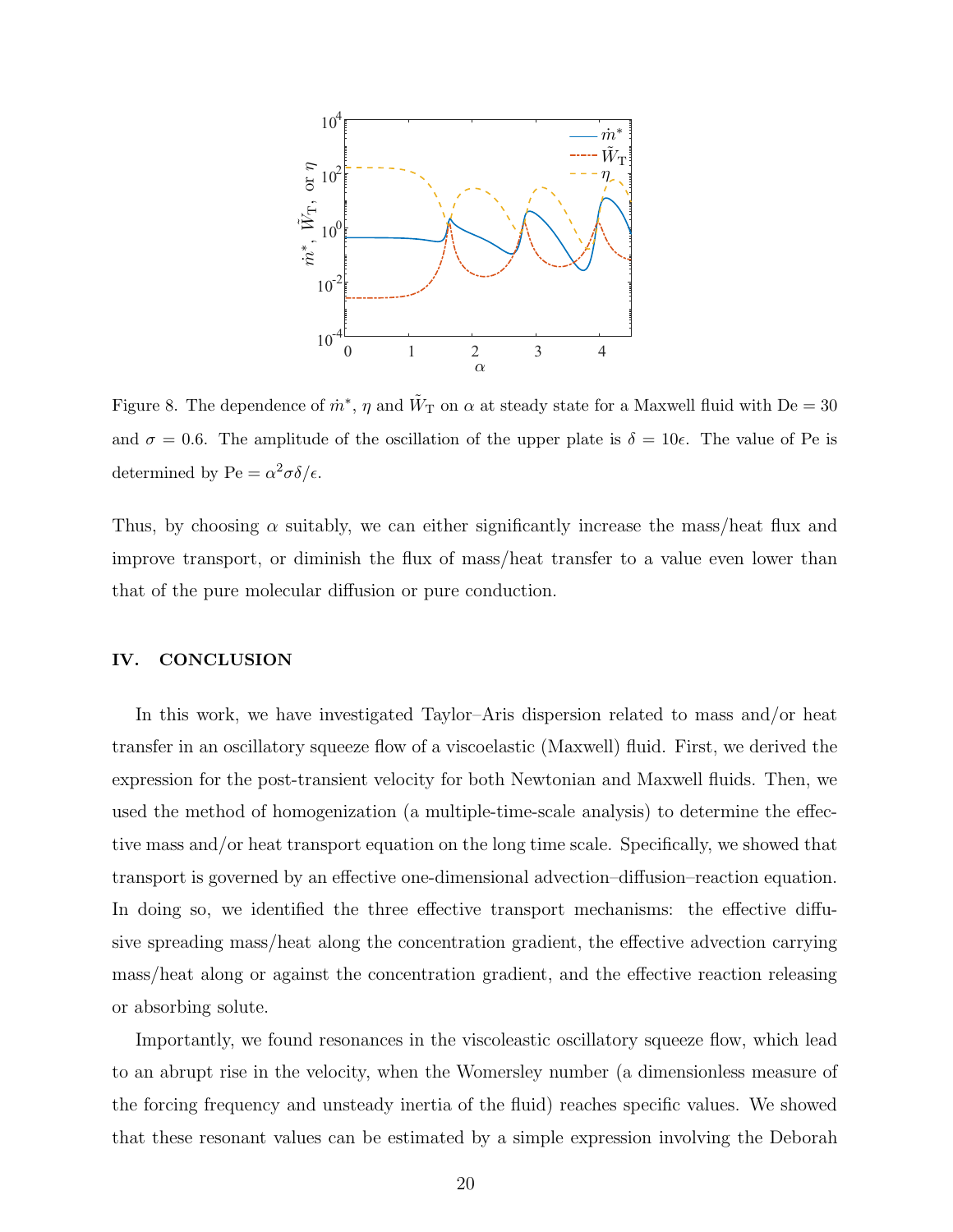number. For a linearly viscoelastic Maxwell fluid, we found that there are multiple values of the Womersley number that may trigger the resonance, but the effect of resonance diminishes gradually with the Womersley number. We also observed that the mass/heat transfer in this viscoelastic fluid flow can be either enhanced or inhibited, depending on the value of the Womersley number. On the one hand, when the dimensionless frequency, i.e., the Womersley number, reaches the resonant frequency, the effective diffusion can be sharply enhanced, which accelerates the spread of mass/heat in the fluid. For instance, for a viscoelastic Maxwell fluid, we found that the effective diffusivity at the first resonant frequency can be 200 times larger than the corresponding one in the absence of a resonance. On the other hand, we found that the values of the effective advection and reaction coefficients oscillate about zero with increasing amplitudes as the Womersley number increases. Notably, these two effective mechanisms may enhance or inhibit mass/heat transfer in this oscillatory viscoelastic flow, depending on their signs, which is determined by the Womersley number and the fluid properties (including the Deborah number and the Schmidt or Prandtl numbers). Therefore, to enhance the mass transfer, the value of the Womersley number should be carefully chosen, so that the effective advection and reaction help to carry solute from regions of high temperature or solute concentration to regions of low concentration.

The results presented in this work suggest a new approach to enhance the mass/heat transfer using oscillatory squeeze flow. Further investigation could focus on the transport problem for large oscillation amplitudes, going beyond the assumptions inherent to the symptotic nature of the homogenization theory employed here.

#### ACKNOWLEDGEMENTS

This research was partially supported by grant 2018/17 from the Israel Science Foundation (ISF). R.Y. was supported, in part, by a fellowship from the Israel Council for Higher Education. I.C.C. acknowledges the donors of the American Chemical Society Petroleum Research Fund for partial support under ACS PRF award # 57371-DNI9. I.M.G. gratefully acknowledges support from the Royal Society through a University Research Fellowship. I.C.C., I.M.G., and G.Z.R. acknowledge the Collaborative Workshop Initiative (CWI) for providing a platform to instigate this research, as well as H.A. Stone for many insightful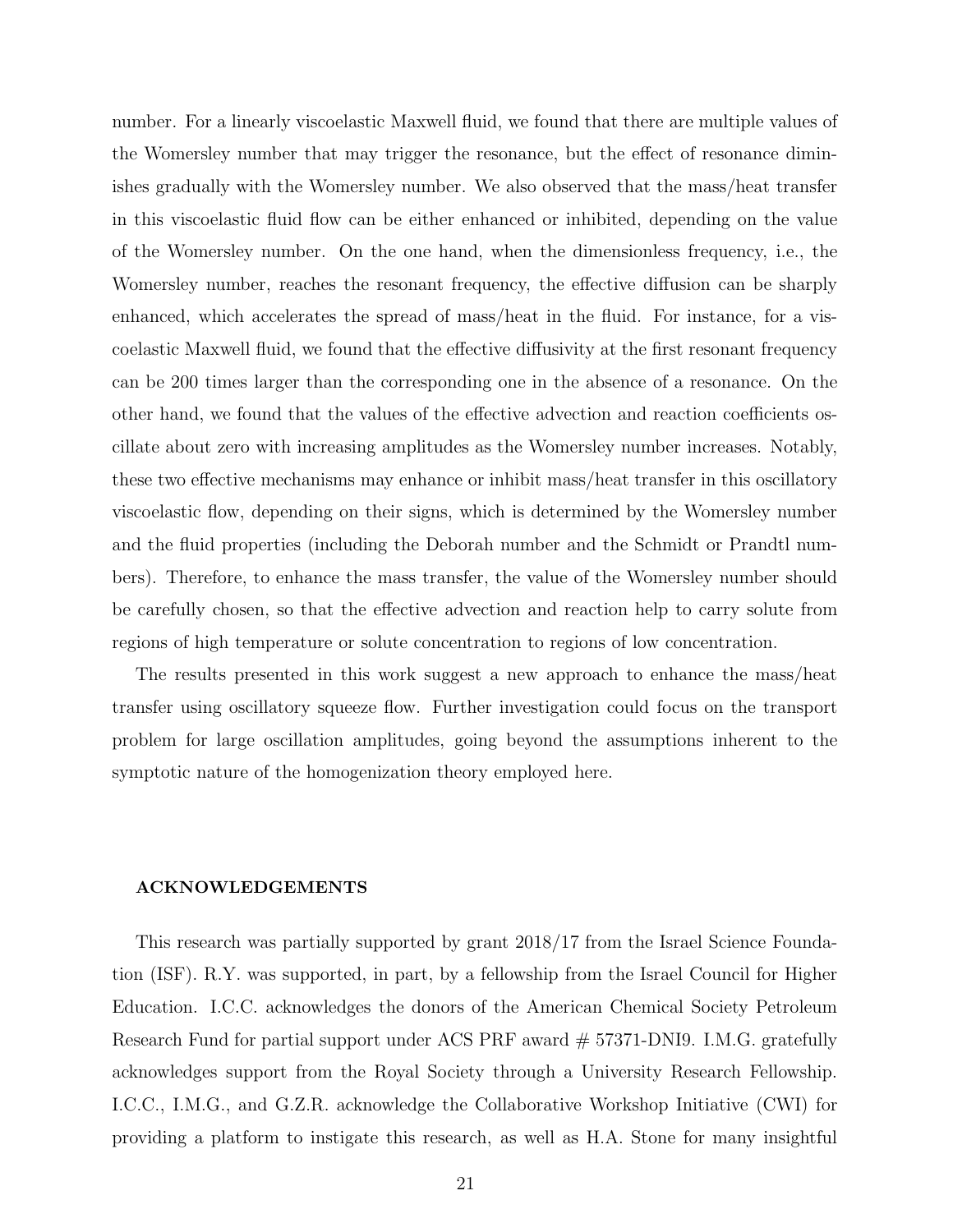discussions on Taylor dispersion.

- <span id="page-21-0"></span>[1] G. I. Taylor, Dispersion of soluble matter in solvent flowing slowly through a tube, Proceedings of the Royal Society of London. Series A. Mathematical and Physical Sciences 219, 186 (1953).
- [2] R. Aris, On the dispersion of a solute in pulsating flow through a tube, Proceedings of the Royal Society of London. Series A. Mathematical and Physical Sciences 259, 370 (1960).
- [3] R. Sankarasubramanian and W. N. Gill, Unsteady convective diffusion with interphase mass transfer, Proceedings of the Royal Society of London. A. Mathematical and Physical Sciences 333, 115 (1973).
- [4] T. Y. Lin and E. S. G. Shaqfeh, Taylor dispersion in the presence of cross flow and interfacial mass transfer, [Physical Review Fluids](https://doi.org/10.1103/PhysRevFluids.4.034501) 4, 034501 (2019).
- <span id="page-21-1"></span>[5] W. R. Young and S. Jones, Shear dispersion, Physics of Fluids A: Fluid Dynamics 3, 1087 (1991).
- <span id="page-21-2"></span>[6] P. C. Chatwin, On the longitudinal dispersion of passive contaminant in oscillatory flows in tubes, [Journal of Fluid Mechanics](https://doi.org/10.1017/S0022112075002716) 71, 513 (1975).
- [7] E. J. Watson, Diffusion in oscillatory pipe flow, Journal of [Fluid Mechanics](https://doi.org/10.1017/S0022112083001883) 133, 233 (1983).
- [8] C. H. Joshi, R. D. Kamm, J. M. Drazen, and A. S. Slutsky, An experimental study of gas exchange in laminar oscillatory flow, [Journal of Fluid Mechanics](https://doi.org/10.1017/S0022112083001895) 133, 245 (1983).
- [9] S. Vedel, E. Hovad, and H. Bruus, Time-dependent Taylor–Aris dispersion of an initial point concentration, [Journal of Fluid Mechanics](https://doi.org/10.1017/jfm.2014.324) 752, 107 (2014).
- [10] W. N. Gill and R. Sankarasubramanian, Dispersion of a non-uniform slug in time-dependent flow, Proceedings of the Royal Society of London. A. Mathematical and Physical Sciences 322, 101 (1971).
- <span id="page-21-3"></span>[11] R. Smith, Contaminant dispersion in oscillatory flows, Journal of Fluid Mechanics 114, 379 (1982).
- <span id="page-21-4"></span>[12] F. Gentile, M. Ferrari, and P. Decuzzi, The transport of nanoparticles in blood vessels: The effect of vessel permeability and blood rheology, Annals of Biomedical Engineering 36, 254 (2008).
- <span id="page-21-5"></span>[13] J. J. Fredberg, Augmented diffusion in the airways can support pulmonary gas exchange, [Journal of Applied Physiology](https://doi.org/10.1152/jappl.1980.49.2.232) 49, 232 (1980).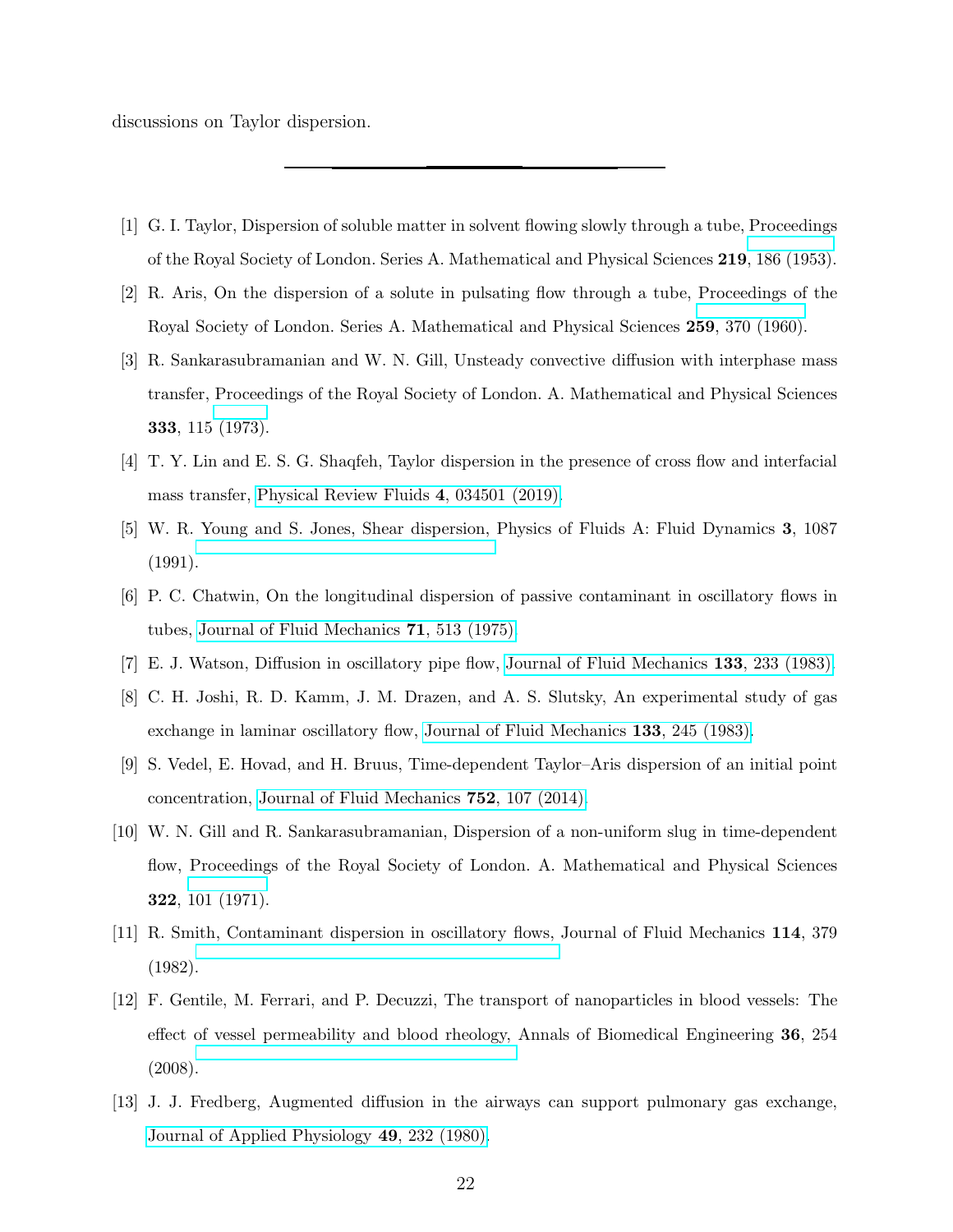- [14] D. M. Eckmann and J. B. Grotberg, Oscillatory flow and mass transport in a curved tube, [Journal of Fluid Mechanics](https://doi.org/10.1017/S0022112088000825) 188, 509 (1988).
- <span id="page-22-0"></span>[15] J. B. Grotberg, Pulmonary flow and transport phenomena, Annual Review of Fluid Mechanics 26, 529 (1994).
- <span id="page-22-1"></span>[16] L. Salerno, G. Cardillo, and C. Camporeale, Aris-Taylor dispersion in the subarachnoid space, [Physical Review Fluids](https://doi.org/10.1103/PhysRevFluids.5.043102) 5, 043102 (2020).
- <span id="page-22-2"></span>[17] S. M. Schmidt, M. J. McCready, and A. E. Ostafin, Effect of oscillating fluid shear on solute transport in cortical bone, [Journal of Biomechanics](https://doi.org/10.1016/j.jbiomech.2004.10.013) 38, 2337 (2005).
- <span id="page-22-3"></span>[18] D. T. Leighton Jr. and M. J. McCready, Shear enhanced transport in oscillatory liquid membranes, [AIChE Journal](https://doi.org/10.1002/aic.690341015) 34, 1709 (1988).
- <span id="page-22-4"></span>[19] C. C. Mei and C. Chian, Dispersion of small suspended particles in a wave boundary layer, [Journal of Physical Oceanography](https://doi.org/10.1175/1520-0485(1994)024<2479:DOSSPI>2.0.CO;2) 24, 2479 (1994).
- <span id="page-22-5"></span>[20] G. Ramon, Y. Agnon, and C. Dosoretz, Solute dispersion in oscillating electro-osmotic flow with boundary mass exchange, [Microfluidics and Nanofluidics](https://doi.org/10.1007/s10404-010-0650-z) 10, 97 (2011).
- <span id="page-22-6"></span>[21] G. Z. Ramon, Solute transport under oscillating electro-osmotic flow in a closed-ended cylindrical pore, [Journal of Engineering Mathematics](https://doi.org/10.1007/s10665-017-9949-z) 110, 195 (2018).
- <span id="page-22-7"></span>[22] U. H. Kurzweg and L. D. Zhao, Heat transfer by high-frequency oscillations: A new hydrodynamic technique for achieving large effective thermal conductivities, Physics of Fluids 27, 2624 (1984).
- [23] U. H. Kurzweg, Enhanced heat conduction in oscillating viscous flows within parallel-plate channels, [Journal of Fluid Mechanics](https://doi.org/10.1017/S0022112085002105) 156, 291 (1985).
- <span id="page-22-8"></span>[24] A. A. Lambert, S. Cuevas, J. A. del Río, and M. López de Haro, Heat transfer enhancement in oscillatory flows of Newtonian and viscoelastic fluids, International Journal of Heat and Mass Transfer 52, 5472 (2009).
- <span id="page-22-9"></span>[25] R. Li, W. Mu, T. Sun, X. Li, and X. Wang, Benchmark study of a small-scale slab track system with squeeze-mode magnetorheological fluid isolators, Journal of Intelligent Material Systems and Structures 29, 52 (2018).
- <span id="page-22-10"></span>[26] S. L. Wingstrand, N. J. Alvarez, O. Hassager, and J. M. Dealy, Oscillatory squeeze flow for the study of linear viscoelastic behavior, [Journal of Rheology](https://doi.org/10.1122/1.4943984) 60, 407 (2016).
- <span id="page-22-11"></span>[27] N. Phan-Thien, Small strain oscillatory squeeze film flow of simple fluids, The Journal of the Australian Mathematical Society. Series B. Applied Mathematics 22, 22 (1980).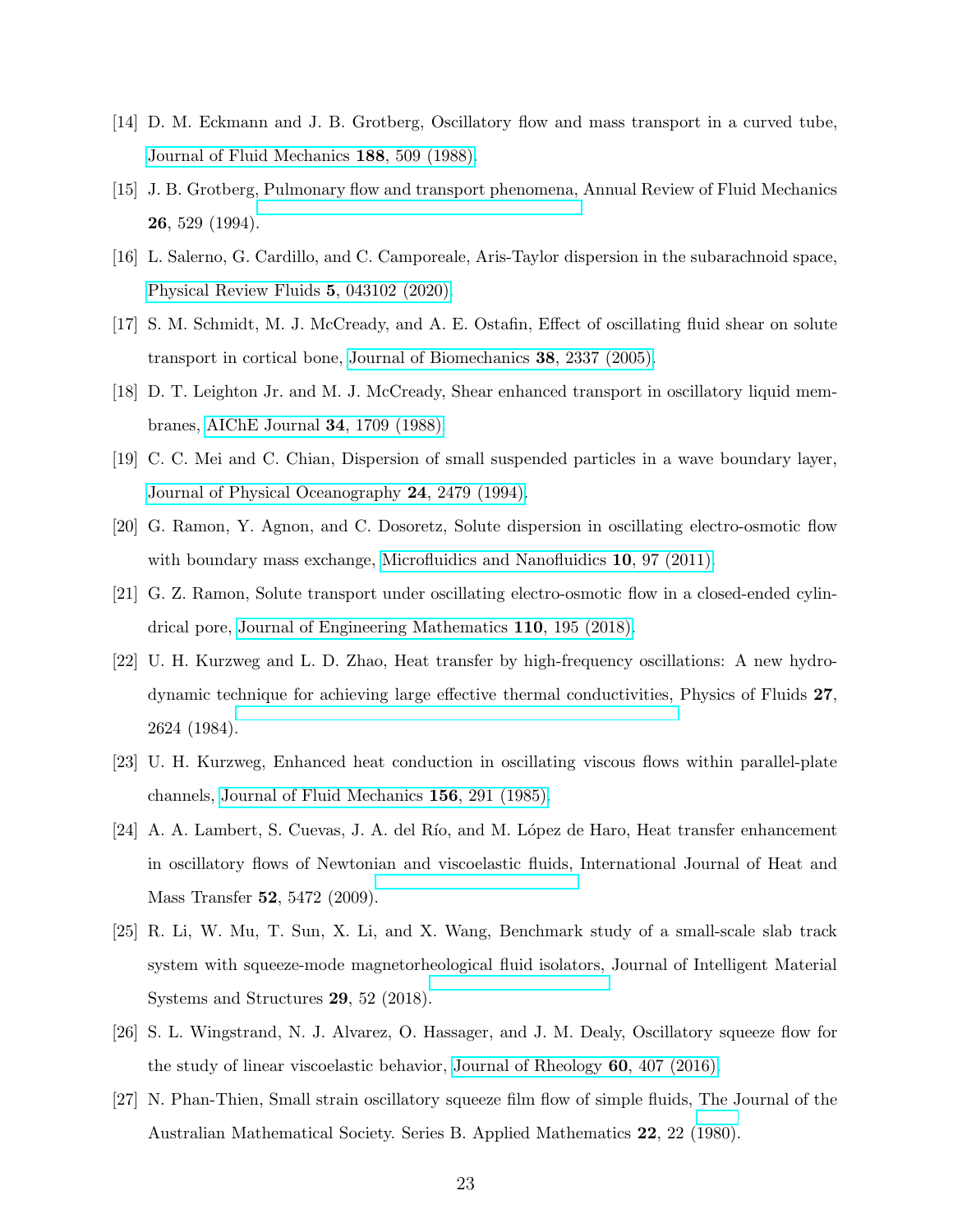- <span id="page-23-0"></span>[28] N. Phan-Thien and R. I. Tanner, Viscoelastic squeeze-film flows – Maxwell fluids, Journal of Fluid Mechanics 129, 265 (1983).
- <span id="page-23-1"></span>[29] J. S. Field, M. V. Swain, and N. Phan-Thien, An experimental investigation of the use of random squeezing to determine the complex modulus of viscoelastic fluids, Journal of Non-Newtonian Fluid Mechanics 65, 177 (1996).
- <span id="page-23-2"></span>[30] J. Engmann, C. Servais, and A. S. Burbidge, Squeeze flow theory and applications to rheometry: A review, [Journal of Non-Newtonian Fluid Mechanics](https://doi.org/10.1016/j.jnnfm.2005.08.007) 132, 1 (2005).
- <span id="page-23-3"></span>[31] D. Bell, D. M. Binding, and K. Walters, The oscillatory squeeze flow rheometer: Comprehensive theory and a new experimental facility, [Rheologica Acta](https://doi.org/10.1007/s00397-006-0097-z) 46, 111 (2006).
- <span id="page-23-4"></span>[32] H. A. Stone and H. Brenner, Dispersion in Flows with Streamwise Variations of Mean Velocity: Radial Flow, [Industrial & Engineering Chemistry Research](https://doi.org/10.1021/ie980355f) 38, 851 (1999).
- <span id="page-23-5"></span>[33] J. L. Creech, A. Chauhan, and C. J. Radke, Dispersive Mixing in the Posterior Tear Film Under a Soft Contact Lens, [Industrial & Engineering Chemistry Research](https://doi.org/10.1021/ie000596z) 40, 3015 (2001).
- <span id="page-23-6"></span>[34] J. R. Womersley, Method for the calculation of velocity, rate of flow and viscous drag in arteries when the pressure gradient is known, The Journal of Physiology 127, 553 (1955).
- <span id="page-23-7"></span>[35] J. Kevorkian and J. D. Cole, [Multiple Scale and Singular Perturbation Methods](https://doi.org/10.1007/978-1-4612-3968-0), Applied Mathematical Sciences, Vol. 114 (Springer-Verlag, New York, 1996).
- <span id="page-23-8"></span>[36] C. C. Mei and B. Vernescu, [Homogenization Methods for Multiscale Mechanics](https://doi.org/10.1142/7427) (World Scientific, Singapore; Hackensack, NJ, 2010).
- <span id="page-23-9"></span>[37] C. O. Ng, Dispersion in steady and oscillatory flows through a tube with reversible and irreversible wall reactions, Proceedings of the Royal Society A: Mathematical, Physical and Engineering Sciences 462, 481 (2006).
- <span id="page-23-10"></span>[38] M. Pagitsas, A. Nadim, and H. Brenner, Multiple Time Scale Analysis of Macrotransport Processes, Physica A 135[, 533 \(1986\).](https://doi.org/10.1016/0378-4371(86)90158-5)
- <span id="page-23-11"></span>[39] P. C. Fife and K. R. K. Nicholes, Dispersion in Flow Through Small Tubes, Proceedings of the Royal Society of London. A. Mathematical and Physical Sciences 344, 131 (1975).
- <span id="page-23-12"></span>[40] C. C. Mei, J. L. Auriault, and C. O. Ng, Some Applications of the Homogenization Theory, [Advances in Applied Mechanics](https://doi.org/10.1016/S0065-2156(08)70078-4) 32, 277 (1996).
- <span id="page-23-13"></span>[41] H. C. W. Chu, S. Garoff, T. M. Przybycien, R. D. Tilton, and A. S. Khair, Dispersion in steady and time-oscillatory two-dimensional flows through a parallel-plate channel, Physics of Fluids 31, 022007 (2019).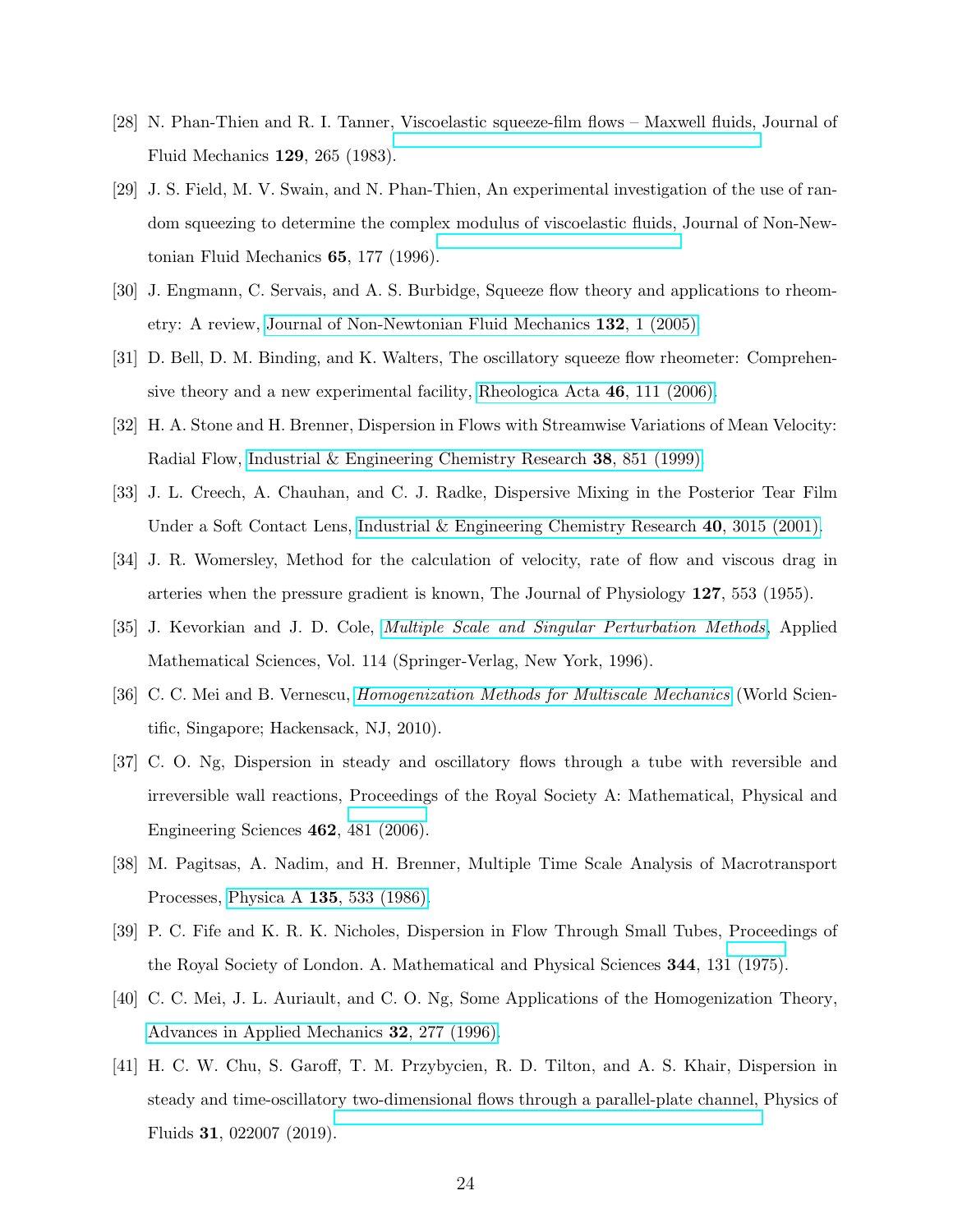- <span id="page-24-1"></span>[42] J. R. Womersley, An Elastic Tube Theory of Pulse Transmission and Oscillatory Flow in Mammalian Arteries, Tech. Rep. WADC TR 56-614 (Aerospace Research Labs, Wright-Patterson AFB, OH, 1957).
- <span id="page-24-2"></span>[43] C. Loudon and A. Tordesillas, The use of the dimensionless Womersley number to characterize the unsteady nature of internal flow, [Journal of Theoretical](https://doi.org/10.1006/jtbi.1997.0564) Biology 191, 63 (1998).
- <span id="page-24-3"></span>[44] J. R. Castrejón-Pita, J. A. del Río, A. A. Castrejón-Pita, and G. Huelsz, Experimental observation of dramatic differences in the dynamic response of Newtonian and Maxwellian fluids, [Physical Review E](https://doi.org/10.1103/PhysRevE.68.046301) 68, 046301 (2003).
- <span id="page-24-4"></span>[45] U. H. Kurzweg and M. J. Jaeger, Tuning effect in enhanced gas dispersion under oscillatory conditions, [Physics of Fluids](https://doi.org/10.1063/1.865882) 29, 1324 (1986).

#### APPENDIX

# <span id="page-24-0"></span>Appendix A: Derivation of the effective advection–diffusion equation using the homogenization method

At  $\mathcal{O}(1)$ , Eqs. [\(19\)](#page-7-4) can be simplified as

<span id="page-24-5"></span>
$$
\alpha^2 \sigma \frac{\partial \Lambda_0}{\partial t_0} = \frac{\partial^2 \Lambda_0}{\partial z^2},\tag{A1a}
$$

$$
\left. \frac{\partial \Lambda_0}{\partial z} \right|_{z=0} = \left. \frac{\partial \Lambda_0}{\partial z} \right|_{z=h} = 0. \tag{A1b}
$$

If we seek the developed periodic solution, then  $\Lambda_0$  is independent of the short time scale  $t_0$ . From the system [\(A1\)](#page-24-5) we find  $\Lambda_0$  is independent of z. Hence,  $\Lambda_0 = \Lambda_0(t_1, t_2, r)$ .

At  $\mathcal{O}(\epsilon)$ , Eq. [\(19\)](#page-7-4) gives

$$
\alpha^2 \sigma \left( \frac{\partial \Lambda_0}{\partial t_1} + \frac{\partial \Lambda_1}{\partial t_0} \right) + \text{Pe} \left[ \frac{1}{r} \frac{\partial}{\partial r} (r u \Lambda_0) + \frac{\partial}{\partial z} (v \Lambda_0) \right] = \frac{\partial^2 \Lambda_1}{\partial z^2}, \tag{A2a}
$$

<span id="page-24-7"></span><span id="page-24-6"></span>
$$
\left. \frac{\partial \Lambda_1}{\partial z} \right|_{z=0} = \left. \frac{\partial \Lambda_1}{\partial z} \right|_{z=h} = 0. \tag{A2b}
$$

Next, we introduce the temporal and spatial averaging operators

$$
\overline{(\cdot)} = \frac{1}{2\pi} \int_{t}^{t+2\pi} (\cdot) dt_0, \qquad \langle \cdot \rangle = \frac{1}{h} \int_{0}^{h} (\cdot) dz \simeq \int_{0}^{1} (\cdot) dz. \tag{A3}
$$

Note that  $h \simeq 1$  since  $\hat{a}/\hat{h}_0 \ll 1$ . Time averaging Eqs. [\(A2a\)](#page-24-6) and [\(A2b\)](#page-24-7) gives

<span id="page-24-8"></span>
$$
\alpha^2 \sigma \frac{\partial \Lambda_0}{\partial t_1} = \frac{\partial^2 \overline{\Lambda_1}}{\partial z^2},\tag{A4a}
$$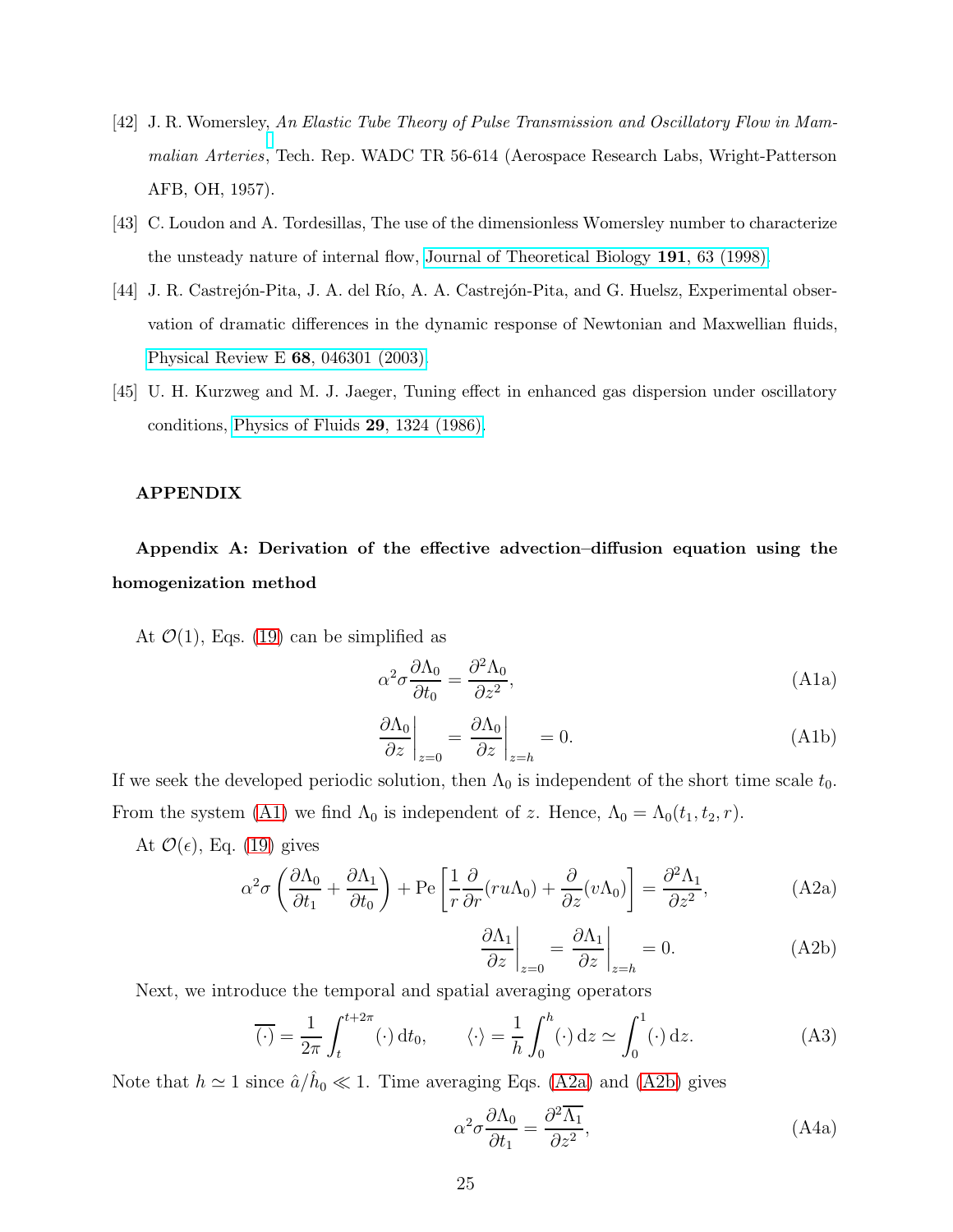$$
\left. \frac{\partial \overline{\Lambda_1}}{\partial z} \right|_{z=0} = \left. \frac{\partial \overline{\Lambda_1}}{\partial z} \right|_{z=h} = 0,\tag{A4b}
$$

where we have used the fact that  $\overline{u} = \overline{v} = 0$  because u and v are time-harmonic functions (see Eq. [\(12\)](#page-6-6)) and  $\overline{\Lambda_0} = \Lambda_0$  and  $\langle \Lambda_0 \rangle = \Lambda_0$  because  $\Lambda_0$  is independent of  $t_0$  and z, while  $\overline{\partial \Lambda_1/\partial t_0} = 0.$ 

Applying spatial average to Eq. [\(A4a\)](#page-24-8) (and from the related boundary conditions shown in Eq. [\(A4b\)](#page-25-0)), we have

<span id="page-25-4"></span><span id="page-25-1"></span><span id="page-25-0"></span>
$$
\frac{\partial \Lambda_0}{\partial t_1} = 0. \tag{A5}
$$

With Eq. [\(A5\)](#page-25-1), Eq. [\(A2a\)](#page-24-6) can be simplified to

$$
\alpha^2 \sigma \frac{\partial \Lambda_1}{\partial t_0} + \text{Pe}\left[\frac{1}{r}\frac{\partial}{\partial r}(ru\Lambda_0) + \frac{\partial}{\partial z}(v\Lambda_0)\right] = \frac{\partial^2 \Lambda_1}{\partial z^2}.
$$
 (A6)

According to the simplification  $\Lambda_0 = \Lambda_0 (t_1, t_2, r)$  and Eq. [\(12\)](#page-6-6), we have

<span id="page-25-3"></span><span id="page-25-2"></span>
$$
\frac{\partial}{\partial z} (v\Lambda_0) = -\Lambda_0 \Re \{f'(z)e^{it}\},\qquad (A7)
$$

$$
\frac{1}{r}\frac{\partial}{\partial r}(ru\Lambda_0) = \Lambda_0 \Re\left\{f'(z)e^{it}\right\} + \frac{r}{2} \Re\left\{f'(z)e^{it}\right\} \frac{\partial \Lambda_0}{\partial r}.\tag{A8}
$$

Substituting Eqs.  $(A7)$  and  $(A8)$  into Eq.  $(A6)$ , we have

<span id="page-25-6"></span>
$$
\alpha^2 \sigma \frac{\partial \Lambda_1}{\partial t_0} + \text{Pe } \Re \left\{ f'(z) e^{it} \right\} \frac{r}{2} \frac{\partial \Lambda_0}{\partial r} = \frac{\partial^2 \Lambda_1}{\partial z^2},\tag{A9}
$$

which indicates that the solution of  $\Lambda_1$  is of the form

<span id="page-25-5"></span>
$$
\Lambda_1 = r \frac{\partial \Lambda_0}{\partial r} \Re \left\{ B_{\mathbf{w}}(z) e^{\mathbf{i}t} \right\}.
$$
\n(A10)

Substituting Eq. [\(A10\)](#page-25-5) into Eq. [\(A9\)](#page-25-6), we have

$$
\frac{d^2 B_w(z)}{dz^2} - \frac{1}{2} \text{Pe} f'(z) - i \alpha^2 \sigma B_w(z) = 0,
$$
\n(A11)

$$
\left. \frac{\mathrm{d}B_w}{\mathrm{d}z} \right|_{z=0} = \left. \frac{\mathrm{d}B_w}{\mathrm{d}z} \right|_{z=h} = 0. \tag{A12}
$$

At  $\mathcal{O}(\epsilon^2)$ , Eqs. [\(19\)](#page-7-4) give

$$
\alpha^2 \sigma \left( \frac{\partial \Lambda_2}{\partial t_0} + \frac{\partial \Lambda_1}{\partial t_1} + \frac{\partial \Lambda_0}{\partial t_2} \right) + \text{Pe} \left[ \frac{1}{r} \frac{\partial}{\partial r} (r u \Lambda_1) + \frac{\partial}{\partial z} (v \Lambda_1) \right] = \frac{1}{r} \frac{\partial}{\partial r} \left( r \frac{\partial \Lambda_0}{\partial r} \right) + \frac{\partial^2 \Lambda_2}{\partial z^2},\tag{A13a}
$$

<span id="page-25-7"></span>
$$
\left. \frac{\partial \Lambda_2}{\partial z} \right|_{z=0} = \left. \frac{\partial \Lambda_2}{\partial z} \right|_{z=h} = 0. \tag{A13b}
$$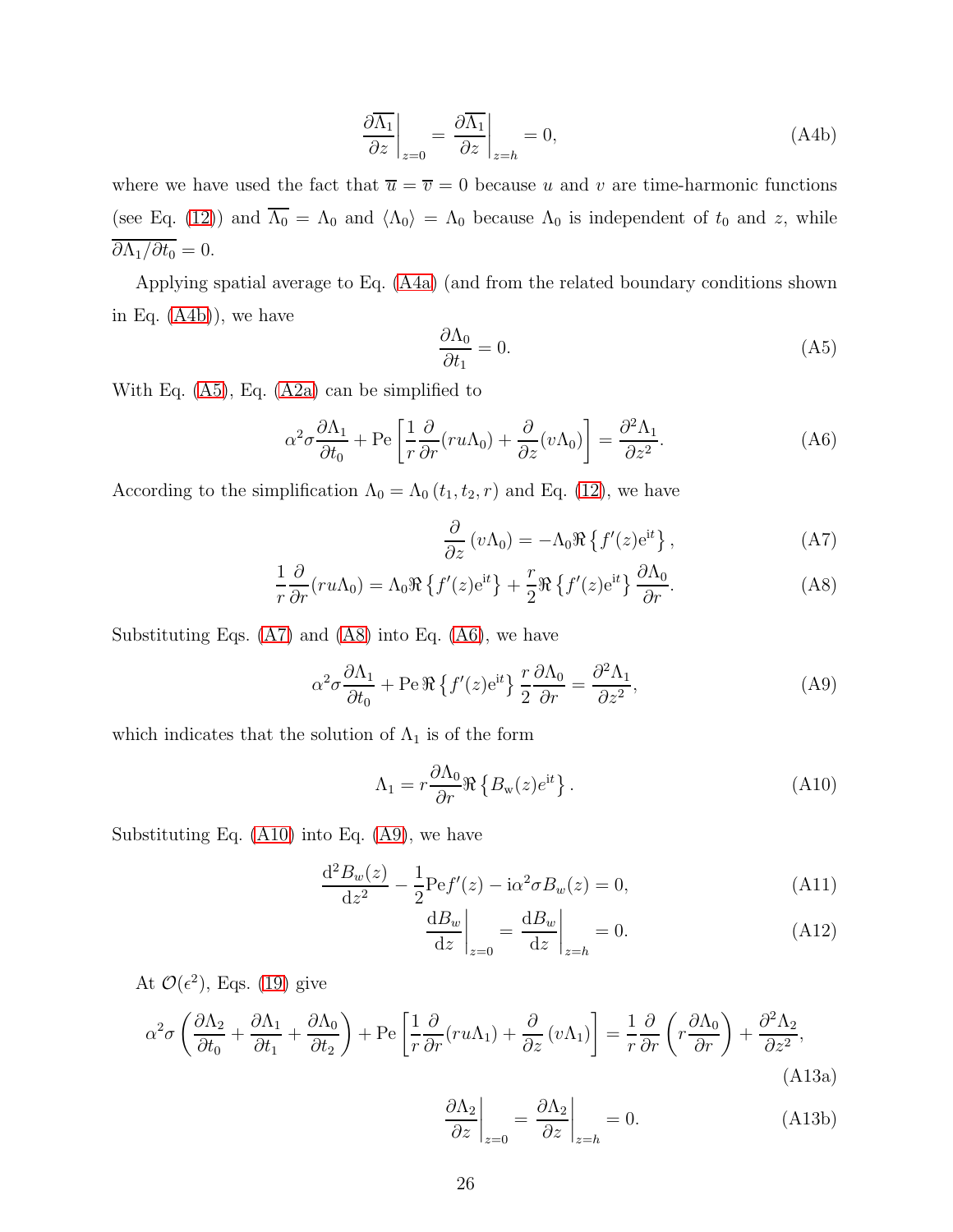Equations [\(A10\)](#page-25-5) and [\(A5\)](#page-25-1) give

<span id="page-26-1"></span>
$$
\frac{\partial \Lambda_1}{\partial t_1} = 0. \tag{A14}
$$

Taking the cross-sectional average of Eq. [\(A13a\)](#page-25-7), we have

$$
\alpha^2 \sigma \left( \frac{\partial \langle \Lambda_2 \rangle}{\partial t_0} + \frac{\partial \Lambda_0}{\partial t_2} \right) + \text{Pe} \left[ \left\langle \frac{1}{r} \frac{\partial}{\partial r} \left( r u \Lambda_1 \right) \right\rangle + \left( v \Lambda_1 \right) \Big|_{z=0}^{z=1} \right] = \frac{1}{r} \frac{\partial}{\partial r} \left( r \frac{\partial \Lambda_0}{\partial r} \right) + \left\langle \frac{\partial^2 \Lambda_2}{\partial z^2} \right\rangle. \tag{A15}
$$

It can be shown that

$$
\left\langle \frac{1}{r} \frac{\partial}{\partial r} \left( r u \Lambda_1 \right) \right\rangle = \frac{\partial}{\partial r} \left\langle u \Lambda_1 \right\rangle + \frac{1}{r} \left\langle u \Lambda_1 \right\rangle, \tag{A16}
$$

$$
\left\langle \frac{\partial^2 \Lambda_2}{\partial z^2} \right\rangle = \left. \frac{\partial \Lambda_2}{\partial z} \right|_{z=0}^{z=1} = 0,\tag{A17}
$$

then Eq. [\(A15\)](#page-26-1) can be written as

<span id="page-26-2"></span>
$$
\alpha^2 \sigma \left( \frac{\partial \langle \Lambda_2 \rangle}{\partial t_0} + \frac{\partial \Lambda_0}{\partial t_2} \right) + \text{Pe} \left[ \frac{\partial}{\partial r} \langle u \Lambda_1 \rangle + \frac{1}{r} \langle u \Lambda_1 \rangle + (v \Lambda_1) \Big|_{z=0}^{z=1} \right] = \frac{1}{r} \frac{\partial}{\partial r} \left( r \frac{\partial \Lambda_0}{\partial r} \right). \tag{A18}
$$

Taking the time average of Eq. [\(A18\)](#page-26-2), we have

<span id="page-26-5"></span>
$$
\alpha^2 \sigma \frac{\partial \Lambda_0}{\partial t_2} + \text{Pe}\left[\frac{\partial}{\partial r} \left\langle \overline{u \Lambda_1} \right\rangle + \frac{1}{r} \left\langle \overline{u \Lambda_1} \right\rangle + \overline{v \Lambda_1} \Big|_{z=0}^{z=1} \right] = \frac{1}{r} \frac{\partial}{\partial r} \left( r \frac{\partial \Lambda_0}{\partial r} \right). \tag{A19}
$$

Additionally, from Eqs. [\(12\)](#page-6-6) and [\(A10\)](#page-25-5), we reach

<span id="page-26-4"></span><span id="page-26-3"></span>
$$
\langle \overline{u\Lambda_1} \rangle = \frac{r^2}{4} \frac{\partial \Lambda_0}{\partial r} \Re \langle f'(z)^* B_{\mathbf{w}}(z) \rangle , \qquad (A20)
$$

<span id="page-26-6"></span>
$$
\overline{v\Lambda_1}\Big|_{z=0}^{z=1} = -\frac{r}{2} \frac{\partial \Lambda_0}{\partial r} \Re\left\{i B_{\rm w}(1)\right\}.
$$
 (A21)

Substituting Eqs. [\(A20\)](#page-26-3) and [\(A21\)](#page-26-4) into Eq. [\(A19\)](#page-26-5), we have

$$
\alpha^2 \sigma \frac{\partial \Lambda_0}{\partial t_2} = \frac{\partial^2 \Lambda_0}{\partial r^2} \left[ 1 - \frac{r^2}{4} \Re \langle f'(z)^* B_{\mathbf{w}}(z) \rangle \operatorname{Pe} \right] + \frac{\partial \Lambda_0}{\partial r} \left[ \frac{1}{r} \left( 1 - \frac{r^2}{4} \Re \langle f'(z)^* B_{\mathbf{w}}(z) \rangle \operatorname{Pe} \right) - \frac{r}{2} \Re \langle f'(z)^* B_{\mathbf{w}}(z) \rangle \operatorname{Pe} + \frac{r}{2} \Re \left\{ i B_{\mathbf{w}}(1) \right\} \operatorname{Pe} \right]. \tag{A22}
$$

Introducing the dimensionless effective diffusivity, velocity and reaction terms shown in Eq.  $(26)$ , Eq.  $(A22)$  can be arranged into Eq.  $(25)$ .

# <span id="page-26-0"></span>Appendix B: Derivation of the component-wise momentum equations

The material derivative, assuming axisymmetry, is

$$
\frac{\mathcal{D}}{\mathcal{D}\hat{t}} = \frac{\partial}{\partial \hat{t}} + \hat{u}\frac{\partial}{\partial \hat{r}} + \hat{v}\frac{\partial}{\partial \hat{z}}.
$$
(B1)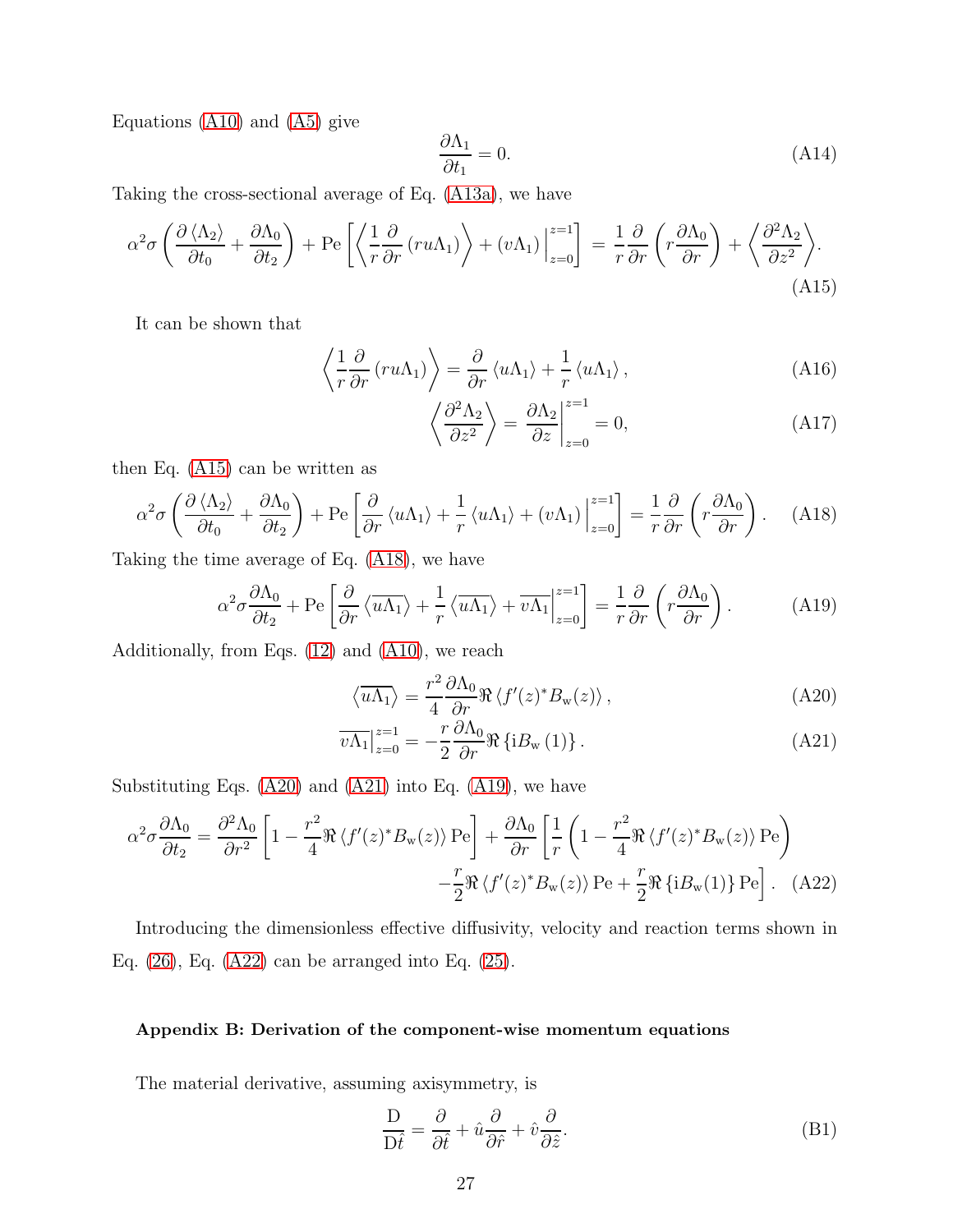Using the dimensionless variables from Eq. [\(8\)](#page-5-6), we have

$$
\frac{\mathcal{D}}{\mathcal{D}t} = \frac{\partial}{\partial t} + \delta u \frac{\partial}{\partial r} + \delta v \frac{\partial}{\partial z}.
$$
 (B2)

We recall that  $\delta = \hat{a}/\hat{h}_0 \ll 1$  is the dimensionless displacement amplitude of the upper plate. Neglecting the small terms of  $\mathcal{O}(\delta)$ , we obtain

<span id="page-27-1"></span>
$$
\frac{\mathcal{D}}{\mathcal{D}\hat{t}} \simeq \frac{\partial}{\partial \hat{t}}\,. \tag{B3}
$$

Next, combining Eq.  $(5)$  and Eq.  $(4)$  and acknowledging Eq.  $(B3)$ , we have

<span id="page-27-2"></span>
$$
\hat{\lambda}_{0}\hat{\rho}\frac{\partial^{2}\hat{\mathbf{u}}}{\partial\hat{t}^{2}} + \hat{\lambda}_{0}\frac{\partial}{\partial\hat{t}}\left(\nabla\hat{p}\right) + \hat{\rho}\frac{\partial\hat{\mathbf{u}}}{\partial\hat{t}} = -\nabla\hat{p} + \hat{\mu}\nabla^{2}\hat{\mathbf{u}}.\tag{B4}
$$

From Eq. [\(B4\)](#page-27-2), we obtain the component-wise momentum equations given in Eqs. [\(6a\)](#page-5-0) and [\(6b\)](#page-5-1).

# <span id="page-27-0"></span>Appendix C: Energy and power requirement

In the fully periodic regime, the dimensionless pressure is of the form

<span id="page-27-3"></span>
$$
p = \Re\left\{p_0(r, z)e^{it}\right\}.
$$
 (C1)

Substituting Eqs. [\(12\)](#page-6-6) and [\(C1\)](#page-27-3) into Eqs. [\(9a\)](#page-5-3) at leading order in  $\epsilon$ , we have

<span id="page-27-4"></span>
$$
(1 + i \operatorname{De}) \frac{\partial p_0}{\partial r} = (\operatorname{De} - i) \alpha^2 \frac{r}{2} f'(z) + \frac{r}{2} f'''(z), \tag{C2}
$$

Integrating Eq. [\(C2\)](#page-27-4), we obtain

<span id="page-27-5"></span>
$$
p_0(r, z) = \frac{r^2}{4(1 + iDe)} [(De - i)\alpha^2 f'(z) + f'''(z)] + G(z),
$$
 (C3)

where  $G(z)$  is an arbitrary function of integration. We define an excess pressure as

<span id="page-27-7"></span>
$$
\tilde{p} = \Re\left\{\tilde{p}_0(r, z) e^{it}\right\},\tag{C4}
$$

where the amplitude  $\tilde{p}_0$  is relative to the background pressure amplitude  $p_0|_{r=1}$ , i.e.,

<span id="page-27-6"></span>
$$
\tilde{p}_0 = p_0 - p_0|_{r=1}.
$$
\n(C5)

Substituting Eq. [\(C3\)](#page-27-5) into Eq. [\(C5\)](#page-27-6), we obtain

$$
\tilde{p}_0(r,z) = \frac{r^2}{4(1+i \operatorname{De})} \left[ (\operatorname{De} - \mathrm{i}) \alpha^2 f'(z) + f'''(z) \right] + G_2(z),\tag{C6}
$$